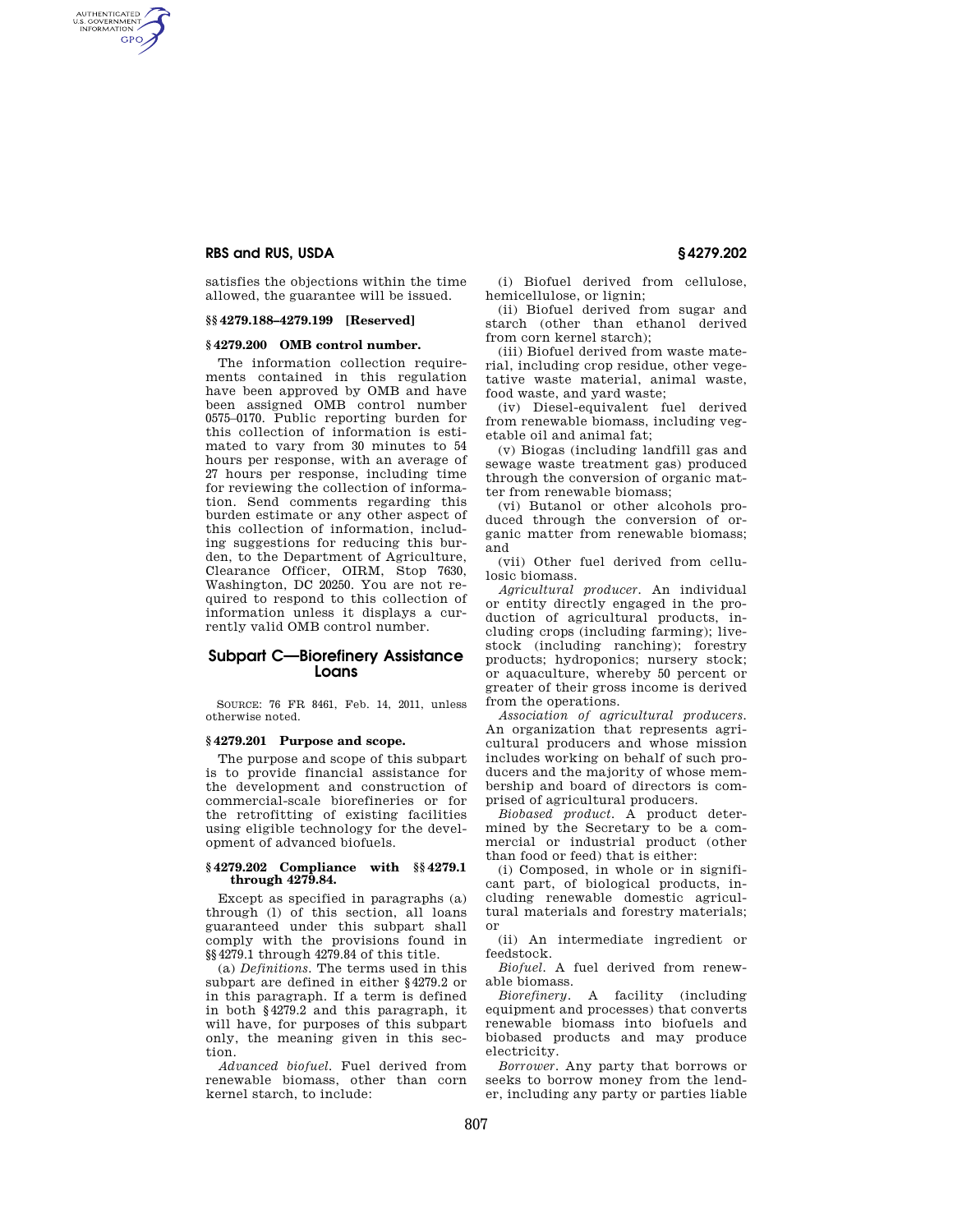for the guaranteed loan except guarantors.

*Business plan.* A comprehensive document that includes a clear description of the borrower's ownership structure and management experience, including, if applicable, discussion of a parent, affiliates, and subsidiaries, and a discussion of how the borrower will operate the proposed project, including, at a minimum, a description of the business and project; the products and services to be provided; the availability of the resources necessary to provide those products and services; and pro forma financial statements for a period of 2 years, including balance sheet, income and expense, and cash flows.

*Byproduct.* Any and all biobased products generated under normal operations of the proposed project that can be reasonably measured and monitored. Byproducts may or may not have a readily identifiable commercial use or value.

*Default.* The condition that exists when a borrower is not in compliance with the promissory note, the loan agreement, or other related documents evidencing the loan.

*Eligible project costs.* Those expenses approved by the Agency for the project.

*Eligible technology.* Eligible technology is defined as either:

(i) A technology that is being adopted in a viable commercial-scale operation of a biorefinery that produces an advanced biofuel; or

(ii) A technology not described in paragraph (i) of this definition that has been demonstrated to have technical and economic potential for commercial application in a biorefinery that produces an advanced biofuel.

*Existing business.* A business that has been in operation for at least one full year. Businesses that have undergone mergers, changes in the business name, changes in the legal type of entity, or expansions of product lines are considered to be existing businesses as long as there is not a significant change in operations.

*Farm cooperative.* A business owned and controlled by agricultural producers that is incorporated, or otherwise recognized by the state in which it operates, as a cooperatively operated business.

**§ 4279.202 7 CFR Ch. XLII (1–1–12 Edition)** 

*Farmer Cooperative Organization.* An organization whose membership is composed of farm cooperatives.

*Feasibility study.* An analysis by an independent qualified consultant of the economic, market, technical, financial, and management feasibility of a proposed project or business in terms of its expectation for success.

*Indian tribe.* This term has the meaning as defined in 25 U.S.C. 450b.

*Institution of higher education.* This term has the meaning as defined in 20 U.S.C. 1002(a).

*Loan classification.* The assigned score or metric reflecting the lender's analysis of the degree of potential loss in the event of default.

*Local owner.* An individual who owns any portion of an eligible advanced biofuel biorefinery and whose primary residence is located within in a certain distance from the biorefinery as specified by the Agency in a Notice published in the FEDERAL REGISTER.

*Market value.* The amount for which a property will sell for its highest and best use at a voluntary sale in an arm's length transaction.

*Material adverse change.* Any change in the purpose of the loan, the financial condition of the borrower, or the collateral that would likely jeopardize loan performance.

*Negligent loan origination.* The failure of a lender to perform those services that a reasonably prudent lender would perform in originating its own portfolio of unguaranteed loans. The term includes the concepts of failure to act, not acting in a timely manner, or acting in a manner contrary to the manner in which a reasonably prudent lender would act.

*Off-take agreement.* The terms and conditions governing the sale and transportation of biofuels, biobased products, and electricity produced by the borrower to another party.

*Project.* The facility or portion of a facility producing eligible advanced biofuels and any eligible biobased product receiving funding under this subpart.

*Protective advances.* Advances made by the lender for the purpose of preserving and protecting the collateral where the debtor has failed to, and will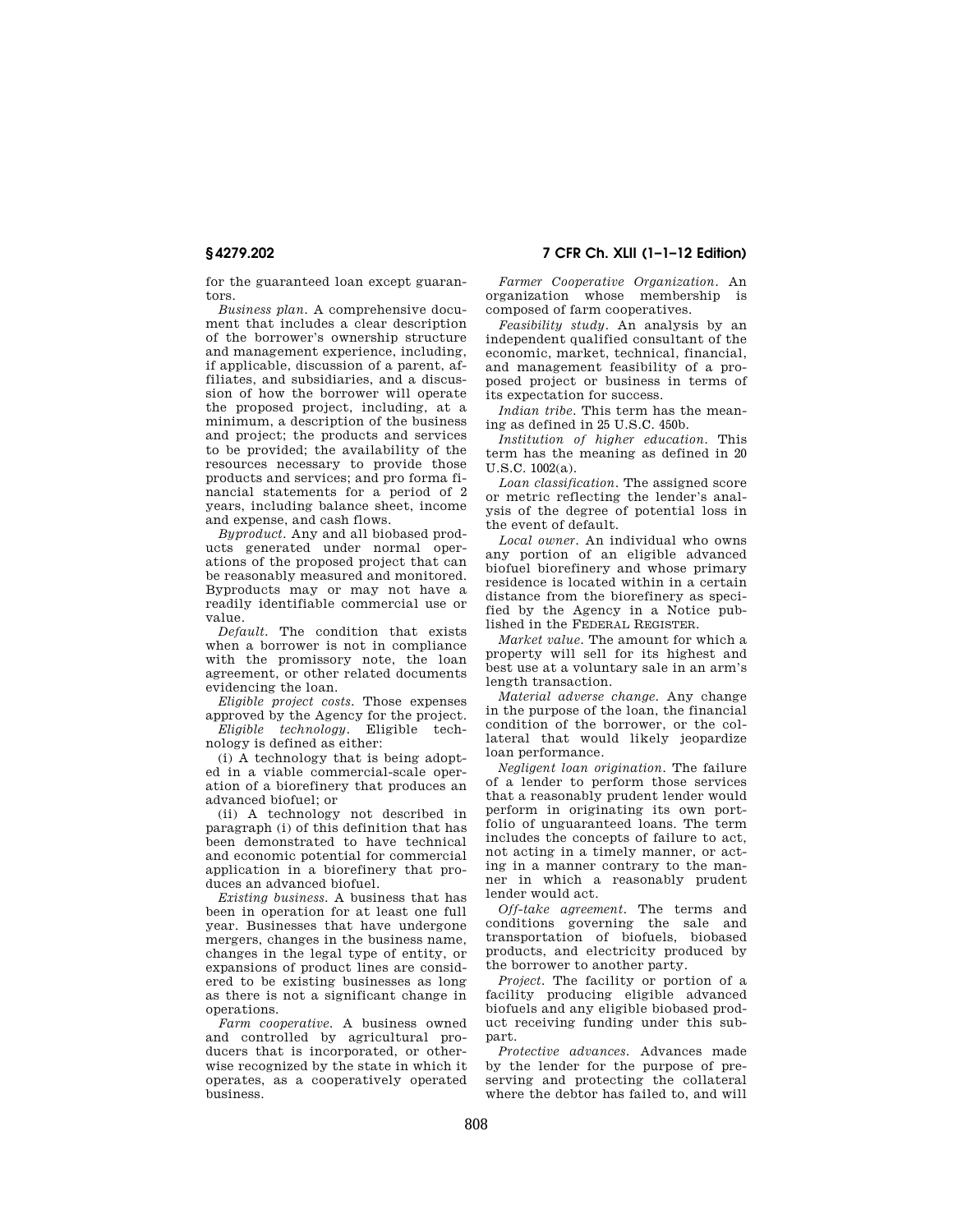not or cannot, meet its obligations to protect or preserve collateral.

*Renewable biomass.* 

(i) Materials, pre-commercial thinnings, or invasive species from National Forest System land or public lands (as defined in section 103 of the Federal Land Policy and Management Act of 1976 (43 U.S.C. 1702)) that:

(A) Are byproducts of preventive treatments that are removed to reduce hazardous fuels; to reduce or contain disease or insect infestation; or to restore ecosystem health;

(B) Would not otherwise be used for higher-value products; and

(C) Are harvested in accordance with applicable law and land management plans and the requirements for oldgrowth maintenance, restoration, and management direction of paragraphs  $(2)$ ,  $(3)$ , and  $(4)$  of subsection  $(e)$  of section 102 of the Healthy Forests Restoration Act of 2003 (16 U.S.C. 6512) and large-tree retention of subsection (f) of that section; or

(ii) Any organic matter that is available on a renewable or recurring basis from non-Federal land or land belonging to an Indian or Indian tribe that is held in trust by the United States or subject to a restriction against alienation imposed by the United States, including:

(A) Renewable plant material, including feed grains; other agricultural commodities; other plants and trees; and algae; and

(B) Waste material, including crop residue; other vegetative waste material (including wood waste and wood residues); animal waste and byproducts (including fats, oils, greases, and manure); and food waste and yard waste.

*Retrofitting.* The modification of a building or equipment to incorporate functions not included in the original design that allow for the production of advanced biofuels.

*Rural or rural area.* Any area of a State not in a city or town that has a population of more than 50,000 inhabitants, according to the latest decennial census of the United States, or in the urbanized area contiguous and adjacent to a city or town that has a population of more than 50,000 inhabitants, and any area that has been determined to be ''rural in character'' by the Under

Secretary for Rural Development, or as otherwise identified in this definition.

(1) An area that is attached to the urbanized area of a city or town with more than 50,000 inhabitants by a contiguous area of urbanized census blocks that is not more than 2 census blocks wide. Applicants from such an area should work with their Rural Development State Office to request a determination of whether their project is located in a rural area under this provision.

(2) For the purposes of this definition, cities and towns are incorporated population centers with definite boundaries, local self government, and legal powers set forth in a charter granted by the State.

(3) For the Commonwealth of Puerto Rico, the island is considered rural and eligible for Business Programs assistance, except for the San Juan Census Designated Place (CDP) and any other CDP with greater than 50,000 inhabitants. CDPs with greater than 50,000 inhabitants, other than the San Juan CDP, may be determined to be eligible if they are ''not urban in character.''

(4) For the State of Hawaii, all areas within the State are considered rural and eligible for Business Programs assistance, except for the Honolulu CDP within the County of Honolulu.

(5) For the purpose of defining a rural area in the Republic of Palau, the Federated States of Micronesia, and the Republic of the Marshall Islands, the Agency shall determine what constitutes rural and rural area based on available population data.

(6) The determination that an area is 'rural in character'' will be made by the Under Secretary of Rural Development. The process to request a determination under this provision is outlined in paragraph (6)(ii) of this definition.

(i) The determination that an area is 'rural in character'' under this definition will apply to areas that are within:

(A) An urbanized area that has two points on its boundary that are at least 40 miles apart, which is not contiguous or adjacent to a city or town that has a population of greater than 150,000 inhabitants or the urbanized area of such a city or town; or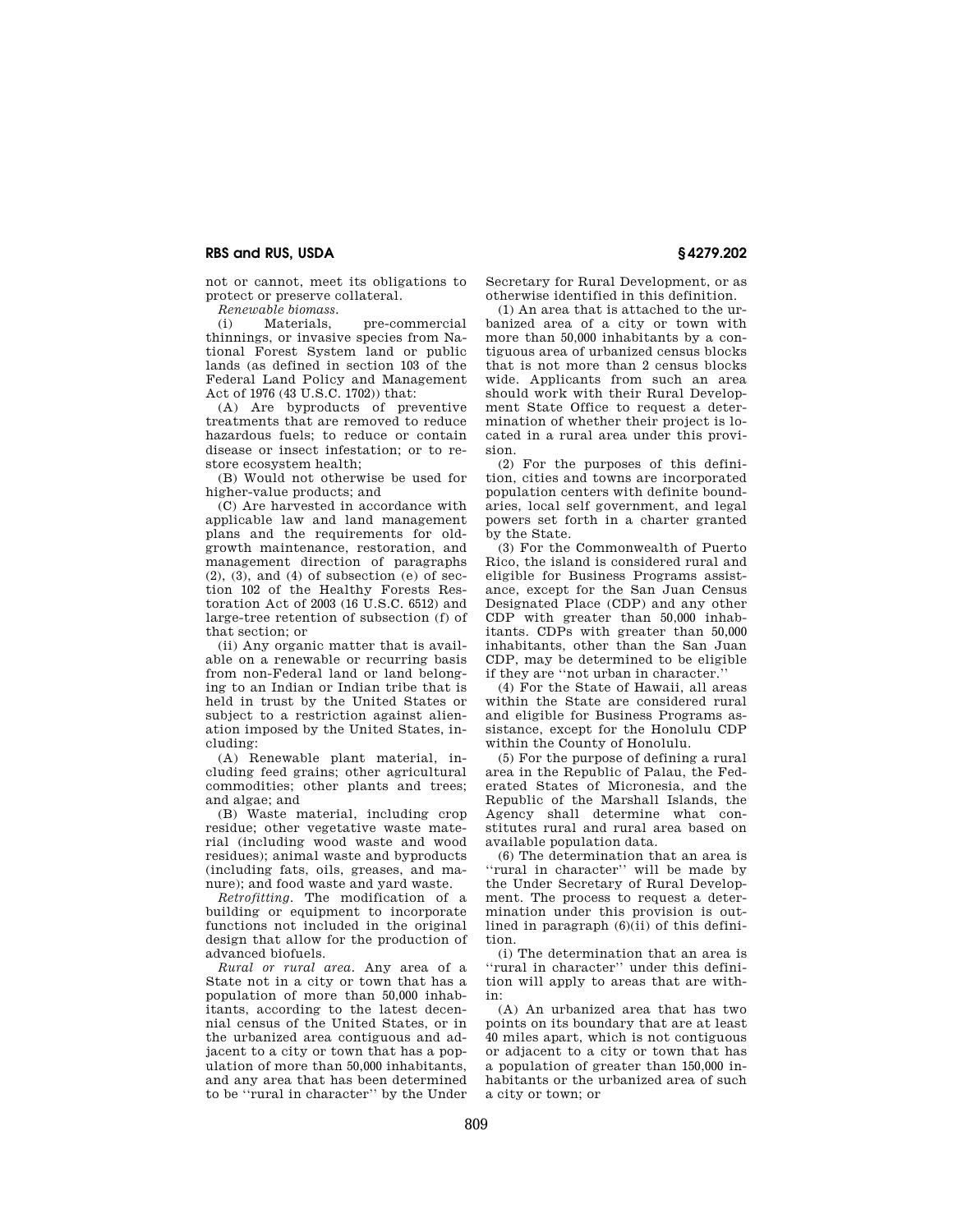(B) An urbanized area contiguous and adjacent to a city or town of greater than 50,000 inhabitants that is within one-quarter mile of a rural area.

(ii) Units of local government may petition the Under Secretary of Rural Development for a ''rural in character'' designation by submitting a petition to both the appropriate Rural Development State Director and the Administrator on behalf of the Under Secretary. The petition shall document how the area meets the requirements of paragraph  $(6)(i)(A)$  or  $(B)$  above and discuss why the petitioner believes the area is ''rural in character,'' including, but not limited to, the area's population density, demographics, and topography and how the local economy is tied to a rural economic base. Upon receiving a petition, the Under Secretary will consult with the applicable Governor or leader in a similar position and request comments to be submitted within 5 business days, unless such comments were submitted with the petition. The Under Secretary will release to the public a notice of a petition filed by a unit of local government not later than 30 days after receipt of the petition by way of publication in a local newspaper and posting on the Agency's Web site, and the Under Secretary will make a determination not less than 15 days, but no more than 60 days, after the release of the notice. Upon a negative determination, the Under Secretary will provide to the petitioner an opportunity to appeal a determination to the Under Secretary, and the petitioner will have 10 business days to appeal the determination and provide further information for consideration.

*Semi-work scale.* A manufacturing plant operating on a limited commercial scale to provide final tests of a new product or process.

*Startup business.* A business that has been in operation for less than one full year. Startup businesses include newly formed entities leasing space or constructing facilities in a new market area, even if the owners of the startup business own affiliated businesses doing the same kind of business. Newly formed entities that are buying existing businesses or facilities will be considered an existing business as long as

**§ 4279.202 7 CFR Ch. XLII (1–1–12 Edition)** 

the business or facility being bought remains in operation and there is no significant change in operations.

*Tangible net worth.* Tangible assets minus liabilities.

*Technical and economic potential.* A technology not described in paragraph (i) of the definition of ''eligible technology'' is considered to have demonstrated ''technical and economic potential'' for commercial application in a biorefinery that produces an advanced biofuel if each of the following conditions is met:

(i) The advanced biofuel biorefinery's likely financial and production success is evidenced in a thorough evaluation including, but not limited to:

(A) Feedstocks;

(B) Process engineering;

(C) Siting;

(D) Technology;

(E) Energy production; and

(F) Financial and sensitivity review using a banking industry software analysis program with appropriate industry standards.

(ii) The evaluation in paragraph (i) of this definition is completed by an independent third-party expert in a feasibility study, technical report, or other analysis, which must be satisfactory to the Agency, that demonstrates the potential success of the project.

(iii) The advanced biofuel technology has successfully completed at least a 12 -month (four seasons) operating cycle at semi-work scale.

*Tier 1 capital.* This term has the meaning given it under applicable Federal Deposit Insurance Corporation regulations.

*Tier 2 capital.* This term has the meaning given it under applicable Federal Deposit Insurance Corporation regulations.

*Tier 1 leverage capital ratio.* This term has the meaning given it under applicable Federal Deposit Insurance Corporation regulations.

*Tier 1 risk-based capital ratio.* This term has the meaning given it under applicable Federal Deposit Insurance Corporation regulations.

*Total project costs.* The sum of all costs associated with a completed project.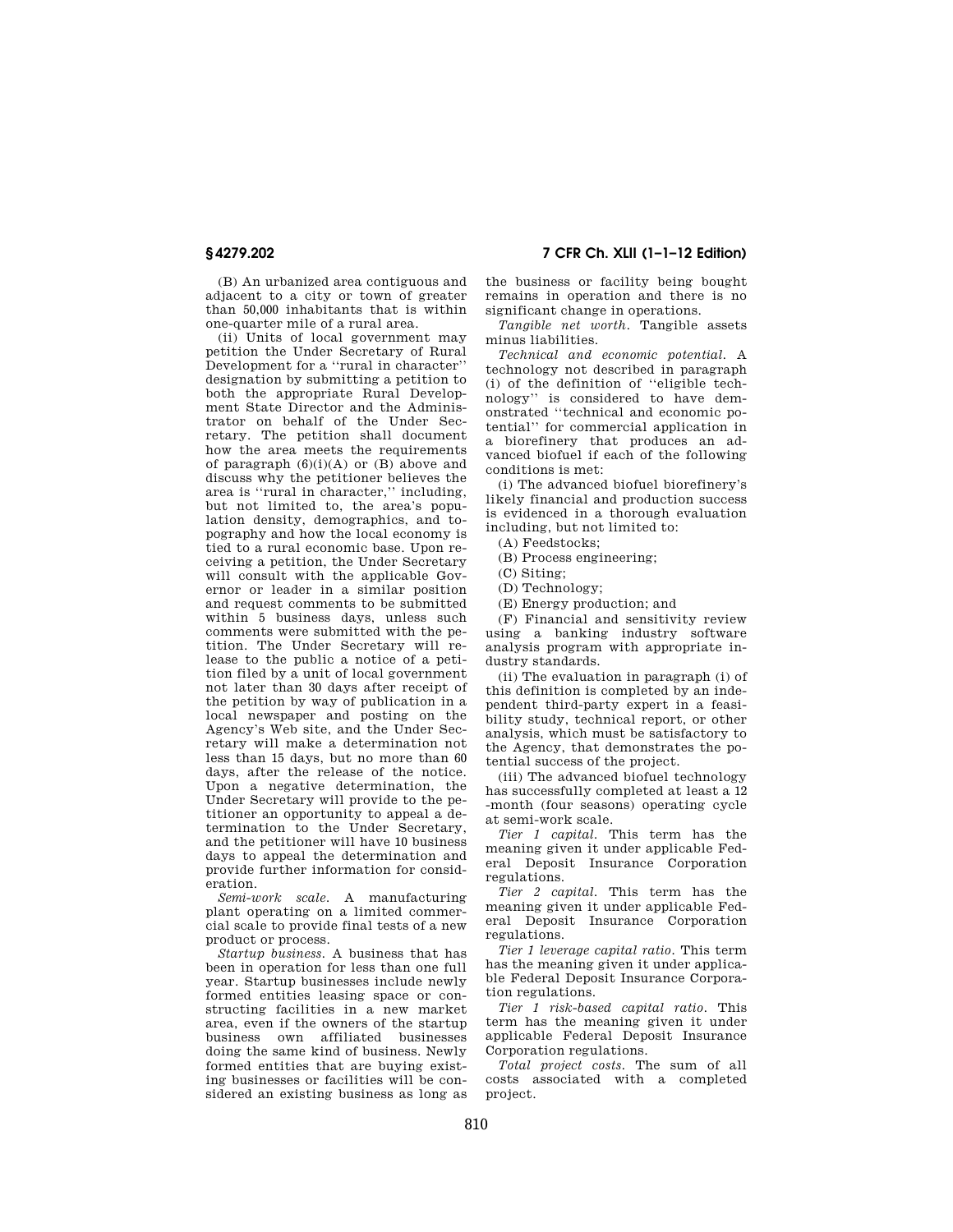*Total qualifying capital.* This term has the meaning given to it under applicable Federal Deposit Insurance Corporation regulations.

*Total risk-based capital ratio.* This term has the meaning given it under applicable Federal Deposit Insurance Corporation regulations.

*Viable commercial-scale operation.* An operation is considered to be a viable commercial-scale operation if it demonstrates that:

(i) Its revenue will be sufficient to recover the full cost of the project over the term of the loan and result in an anticipated annual rate of return sufficient to encourage investors or lenders to provide funding for the project;

(ii) It will be able to operate profitably without public and private sector subsidies upon completion of construction (volumetric excise tax is not included as a subsidy);

(iii) Contracts for feedstocks are adequate to address proposed off-take from the biorefinery;

(iv) It has the ability to achieve market entry, suitable infrastructure to transport the advanced biofuel to its market is available, and the advanced biofuel technology and related products are generally competitive in the market;

(v) It can be easily replicated and that replications can be sited at multiple facilities across a wide geographic area based on the proposed deployment plan; and

(vi) The advanced biofuel technology has at least a 12-month (four seasons) successful operating history at semiwork scale, which demonstrates the ability to operate at a commercial scale.

*Working capital.* Current assets available to support a business's operations and growth. Working capital is calculated as current assets less current liabilities.

(b) *Exception authority.* The exception authority provisions of this paragraph apply to this subpart instead of those in §4279.15. The Administrator may, with the concurrence of the Secretary of Agriculture, make an exception, on a case-by-case basis, to any requirement or provision of this subpart that is not inconsistent with any authorizing statute or applicable law, if the

Administrator determines that application of the requirement or provision would adversely affect the Federal government's interest.

(c) *Lender eligibility requirements.* The requirements specified in §4279.29 do not apply to this subpart. Instead, a lender must meet the requirements specified in paragraphs  $(c)(1)$  through  $(c)(5)$  of this section in order to be approved for participation in this program.

(1) An eligible lender is any Federal or State chartered bank, Farm Credit Bank, other Farm Credit System institution with direct lending authority, and Bank for Cooperatives. These entities must be subject to credit examination and supervision by either an agency of the United States or a State. Credit unions subject to credit examination and supervision by either the National Credit Union Administration or a State agency, and insurance companies regulated by a State or National insurance regulatory agency are also eligible lenders. The National Rural Utilities Cooperative Finance Corporation is also an eligible lender. Savings and loan associations, mortgage companies, and other lenders as identified in 7 CFR 4279.29(b) are not eligible.

(2) The lender must demonstrate the minimum acceptable levels of capital specified in paragraphs  $(c)(2)(i)$  through  $(c)(2)(iii)$  of this section at the time of application and at time of issuance of the loan note guarantee. This information may be identified in Call Reports and Thrift Financial Reports. If the information is not identified in the Call Reports or Thrift Financial Reports, the lender will be required to calculate its levels and provide them to the Agency.

(i) Total Risk-Based Capital ratio of 10 percent or higher;

(ii) Tier 1 Risk-Based Capital ratio of 6 percent or higher; and

(iii) Tier 1 Leverage Capital ratio of 5 percent or higher.

(3) The lender must not be debarred or suspended by the Federal government.

(4) If the lender is under a cease and desist order from a Federal agency, the lender must inform the Agency. The Agency will evaluate the lender's eligibility on a case-by-case basis given the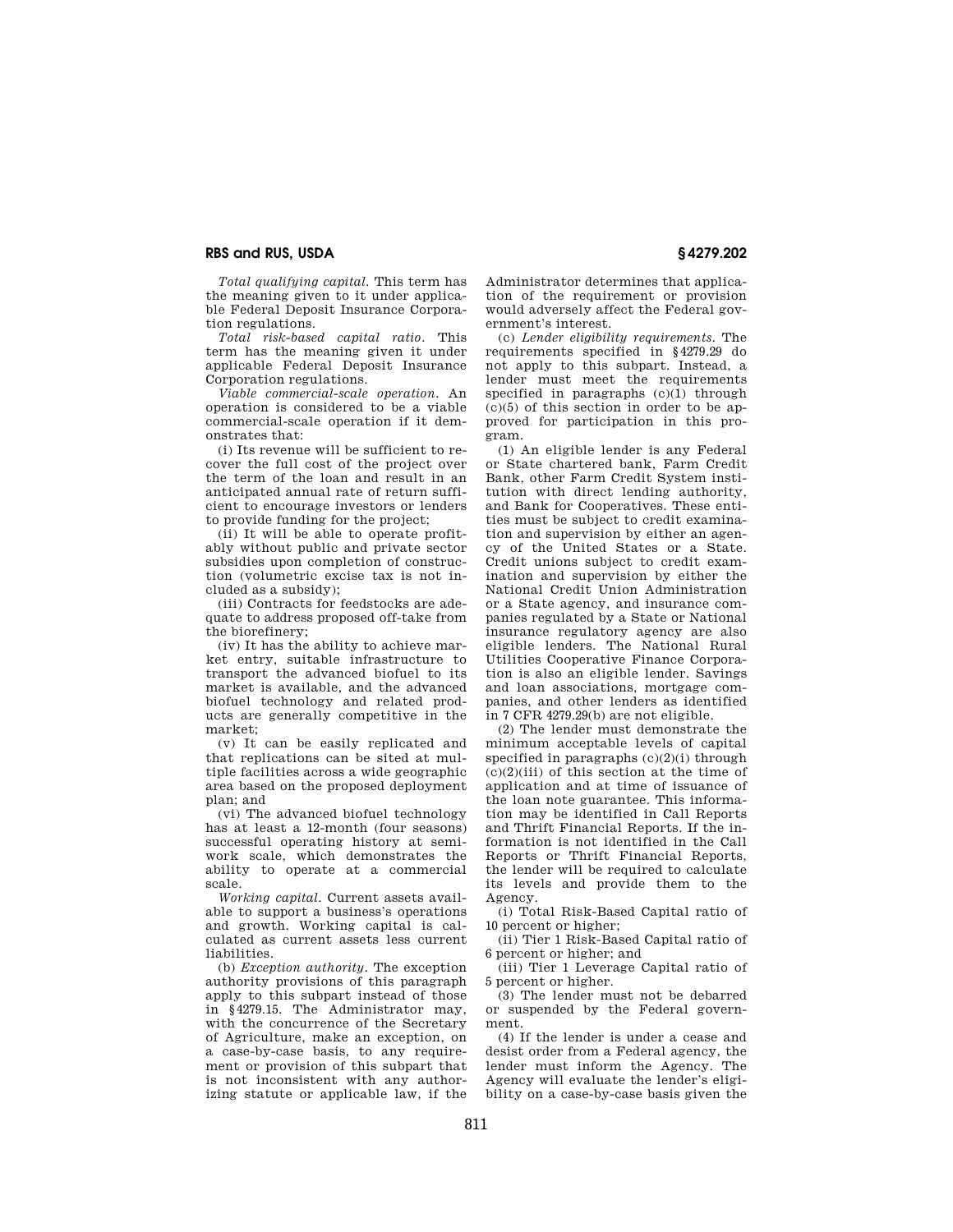**§ 4279.202 7 CFR Ch. XLII (1–1–12 Edition)** 

risk of loss posed by the cease and desist order.

(5) The Agency, in its sole determination, will approve applications for loan guarantees only from lenders with adequate experience and expertise, from similar projects, to make, secure, service, and collect loans approved under this subpart.

(d) *Independent credit risk analysis.*  The Agency will require an evaluation and credit rating of the total project's indebtedness, without consideration for a government guarantee, from a nationally-recognized rating agency for loans of \$125,000,000 or more.

(e) *Environmental responsibilities.* The provisions of this paragraph shall be used instead of the provisions specified in §4279.30(c) for determining a lender's environmental responsibilities under this subpart. Lenders have a responsibility to become familiar with Federal environmental requirements; to consider at the earliest planning stages, in consultation with the prospective borrower, the potential environmental impacts of their proposals; and to develop proposals that minimize the potential to adversely impact the environment.

(1) Lenders must alert the Agency to any controversial environmental issues related to a proposed project or items that may require extensive environmental review.

(2) Lenders must help the borrower prepare Form RD 1940–20, ''Request for Environmental Information,'' (when required by 7 CFR part 1940, subpart G, or successor regulations); assist in the collection of additional data when the Agency needs such data to complete its environmental review of the proposal; and assist in the resolution of environmental problems.

(3) Lenders must ensure that the borrower has:

(i) Provided the necessary environmental information to enable the Agency to undertake its environmental review process in accordance with 7 CFR part 1940, subpart G, or successor regulations, including the provision of all required Federal, State, and local permits;

(ii) Complied with any mitigation measures required by the Agency; and

(iii) Not taken any actions or incurred any obligations with respect to the proposed project that will either limit the range of alternatives to be considered during the Agency's environmental review process or which will have an adverse effect on the environment.

(f) *Additional lender functions and responsibilities.* In addition to the requirements in §4279.30, the requirements specified in paragraphs  $(f)(1)$  through  $(f)(3)$  apply.

(1) Any action or inaction on the part of the Agency does not relieve the lender of its responsibilities to originate and service the loan guaranteed under this subpart.

(2) The lender must compile a complete application for each guaranteed loan and maintain such application in its files for at least 3 years after the final loss has been paid.

(3) The lender must report to the Agency all conflicts of interest and appearances of conflicts of interest.

(g) *Certified lender program.* Section 4279.43 does not apply to this subpart.

(h) *Oversight and monitoring.* In addition to complying with requirements specified in §4279.44, the lender will cooperate fully with Agency oversight and monitoring of all lenders involved in any manner with any guarantee under the Biorefinery Assistance program to ensure compliance with this subpart. Such oversight and monitoring will include, but is not limited to, reviewing lender records and meeting with lenders (in accordance with §4287.107(c)).

(i) *Conditions of guarantee.* All loan guarantees under this subpart are subject to the provisions of §4279.72, except for §4279.72(b), and the provisions specified in paragraphs  $(i)(1)$  through  $(i)(5)$ of this section.

(1) The entire loan, the guaranteed and unguaranteed portions, must be secured by a first lien on all collateral necessary to run the project. The Agency may consider a subordinate lien position on inventory and accounts receivable for working capital loans provided: The Agency determines the working capital is necessary for the operation; with the subordination, the Agency remains adequately secured; and the subordination is in the best interests of the Government.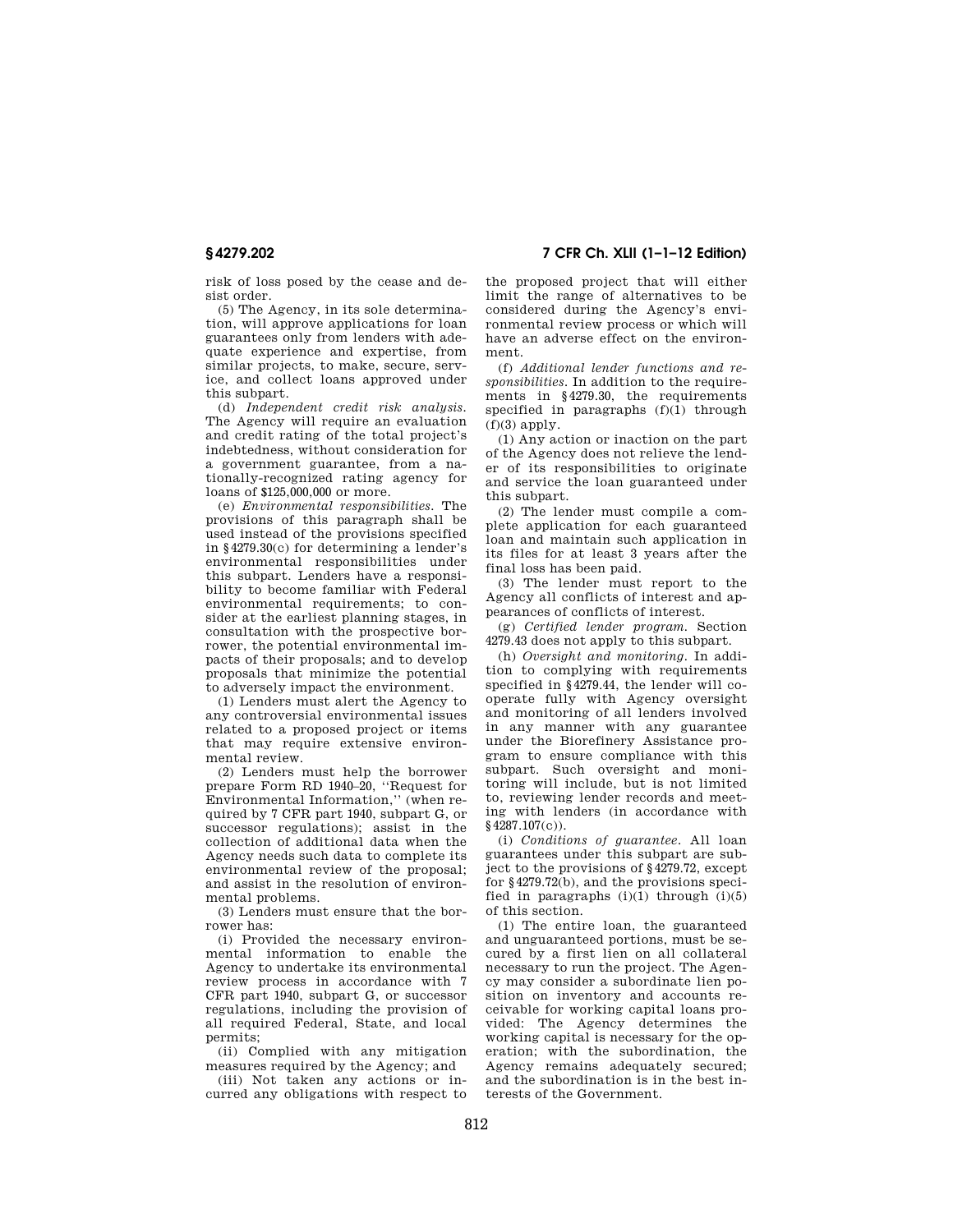(2) The holder of a guaranteed portion shall have all rights of payment, as defined in the loan note guarantee, to the extent of the portion purchased. Even if all or a portion of the loan note guarantee has been sold to a holder, the lender will remain bound by all obligations under the loan note guarantee, Lender's Agreement, and Agency program regulations.

(3) The lender must be shown as an additional insured on insurance policies (or other risk sharing instruments) that benefit the project and must be able to assume any contracts that are material to running the project, including any feedstock or off-take agreements, as may be applicable.

(4) If a lender does not satisfactorily comply with the provision found in §4279.256(c) and such failure leads to losses, then such losses may not be recoverable under the guarantee.

(5) When a guaranteed portion of a loan is sold to a holder, the holder shall succeed to all rights of the lender under the Loan Note Guarantee to the extent of the portion purchased. The lender will remain bound to all obligations under the Loan Note Guarantee, Lender's Agreement, and the Agency program regulations. A guarantee and right to require purchase will be directly enforceable by a holder notwithstanding any fraud or misrepresentation by the lender or any unenforceability of the guarantee by the lender, except for fraud or misrepresentation of which the holder had actual knowledge at the time it became the holder or in which the holder participates or condones. The lender will reimburse the Agency for any payments the Agency makes to a holder of lender's guaranteed loan that, under the Loan Note Guarantee, would not have been paid to the lender had the lender retained the entire interest in the guaranteed loan and not conveyed an interest to a holder.

(j) *Sale or assignment of guaranteed loan.* The provisions of §4279.75 apply to this subpart.

(k) *Minimum retention.* The provisions of §4279.77 apply to this subpart, except that the lender is required to hold in its own portfolio a minimum of 7.5 percent of the total loan amount.

(l) *Replacement of document.* Documents must be replaced in accordance with §4279.84, except, in  $§4279.84(b)(1)(v)$ , a full statement of the circumstances of any defacement or mutilation of the Loan Note Guarantee or Assignment Guarantee Agreement would also need to be provided.

#### **§§ 4279.203–4279.223 [Reserved]**

# **§ 4279.224 Loan processing.**

Processing of Biorefinery Assistance Guaranteed loans under this subpart shall comply with the provisions found in §§4279.107 through 4279.187 of this chapter, except as provided in the following sections.

## **§ 4279.225 Ineligible loan purposes.**

For the purposes of this subpart, the ineligible purposes identified in  $§4279.114(b)$ , (c), and (p) do not apply to this subpart.

# **§ 4279.226 Fees.**

Fees will be determined according to the provisions of this section in lieu of §4279.107.

(a) *Guarantee fee.* The guarantee fee will be paid to the Agency by the lender and is nonrefundable. The fee may be passed on to the borrower. Issuance of the Loan Note Guarantee is conditioned on payment of the guarantee fee by closing. The guarantee fee will be the percentage specified in paragraphs  $(a)(1)$  or  $(a)(2)$  of this section, as applicable, unless otherwise specified by the Agency in a notice published in the FEDERAL REGISTER, multiplied by the principal loan amount multiplied by the percent of guarantee and will be paid one time only at the time the Loan Note Guarantee is issued.

(1) For loans receiving a 90 percent guarantee, the guarantee fee is three percent.

(2) For loans receiving less than a 90 percent guarantee, the guarantee fee is:

(i) Two percent for guarantees on loans greater than 75 percent of total project costs.

(ii) One and one-half percent for guarantees on loans of greater than 65 percent but less than or equal to 75 percent of total project costs.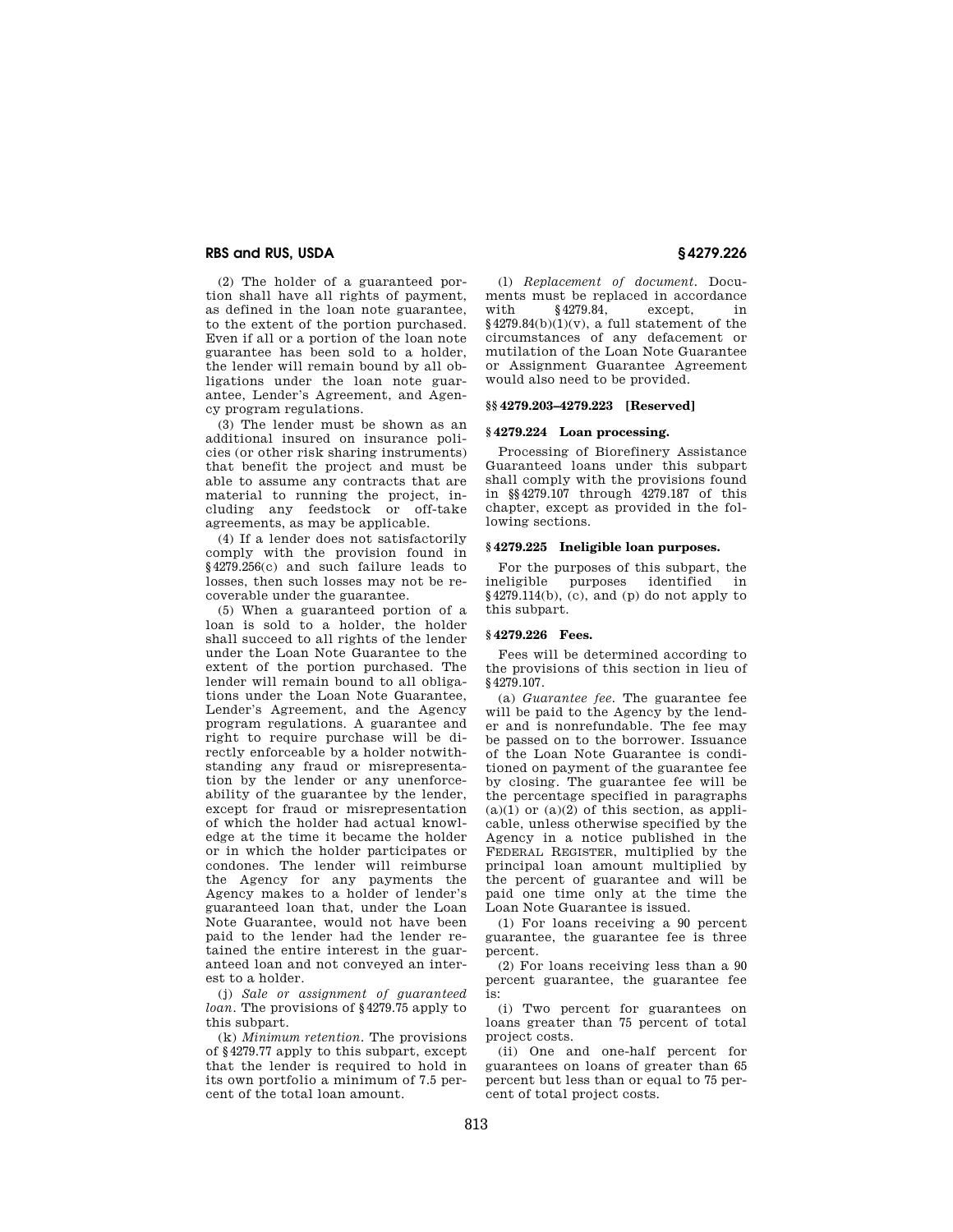(iii) One percent for guarantees on loans of 65 percent or less of total project costs.

(b) *Annual renewal fee.* The annual renewal fee, which may be passed on to the borrower, will be paid to the Agency for as long as the guaranteed loan is outstanding and is payable during the construction period. Unless otherwise specified by the Agency in a notice published in the FEDERAL REGISTER, the annual renewal fee shall be as follows:

(1) One hundred basis points (1 percent) for guarantees on loans that were originally greater than 75 percent of total project costs.

(2) Seventy five basis points (0.75 percent) for guarantees on loans that were originally greater than 65 percent but less than or equal to 75 percent of total project costs.

(3) Fifty basis points (0.50 percent) for guarantees on loans that were originally for 65 percent or less of total project costs.

## **§ 4279.227 Borrower eligibility.**

Borrower eligibility will be determined according to the provisions of this section in lieu of §4279.108.

(a) *Eligible entities.* To be eligible, a borrower must meet the requirements specified in paragraphs  $(a)(1)$  and  $(a)(2)$ of this section, as applicable.

(1) *Type of borrower.* The borrower must be one of the following:

(i) An individual;

(ii) An entity;

(iii) An Indian tribe;

(iv) A unit of State or local government;

(v) A corporation;

(vi) A farm cooperative;

(vii) A farmer cooperative organization;

(viii) An association of agricultural producers;

(ix) A National Laboratory;

(x) An institution of higher education;

(xi) A rural electric cooperative;

(xii) A public power entity; or

(xiii) A consortium of any of the above entities.

(2) *Legal authority and responsibility.*  Each borrower must have, or obtain before loan closing, the legal authority necessary to construct, operate, and

**§ 4279.227 7 CFR Ch. XLII (1–1–12 Edition)** 

maintain the proposed facility and services and to obtain, give security for, and repay the proposed loan.

(b) *Ineligible entities.* A borrower will be considered ineligible for a guarantee if the borrower, any owner with more than 20 percent ownership interest in the borrower, or any owner with more than 3 percent ownership interest in the borrower if there is no owner with more than 20 percent ownership interest in the borrower:

(1) Has an outstanding judgment obtained by the U.S. in a Federal Court (other than U.S. Tax Court),

(2) Is delinquent on the payment of Federal income taxes,

(3) Is delinquent on a Federal debt, or (4) Is debarred or suspended from receiving Federal assistance.

# **§ 4279.228 Project eligibility.**

In lieu of the requirements specified in §4279.113, to be eligible for a guaranteed loan under this subpart, at a minimum, a borrower and project, as applicable, must meet each of the requirements specified in paragraphs (a) through (g) of this section.

(a) The project must be located in a State, as defined in §4279.2.

(b) The project must be for either:

(1) The development and construction of commercial-scale biorefineries using eligible technology or

(2) The retrofitting of existing facilities, including, but not limited to, wood products facilities and sugar mills, with eligible technology.

(c) The project must use an eligible feedstock for the production of advanced biofuels and biobased products. Eligible feedstocks include, but are not limited to, renewable biomass, including municipal solid waste consisting of renewable biomass, biosolids, treated sewage sludge, and byproducts of the pulp and paper industry. For the purposes of this subpart, recycled paper is not an eligible feedstock.

(d) The majority of the biorefinery production must be an advanced biofuel. Unless otherwise approved by the Agency, and determined to be in the best financial interest of the government, the advanced biofuel must be sold as a biofuel. The following will be considered in determining what constitutes the majority of production: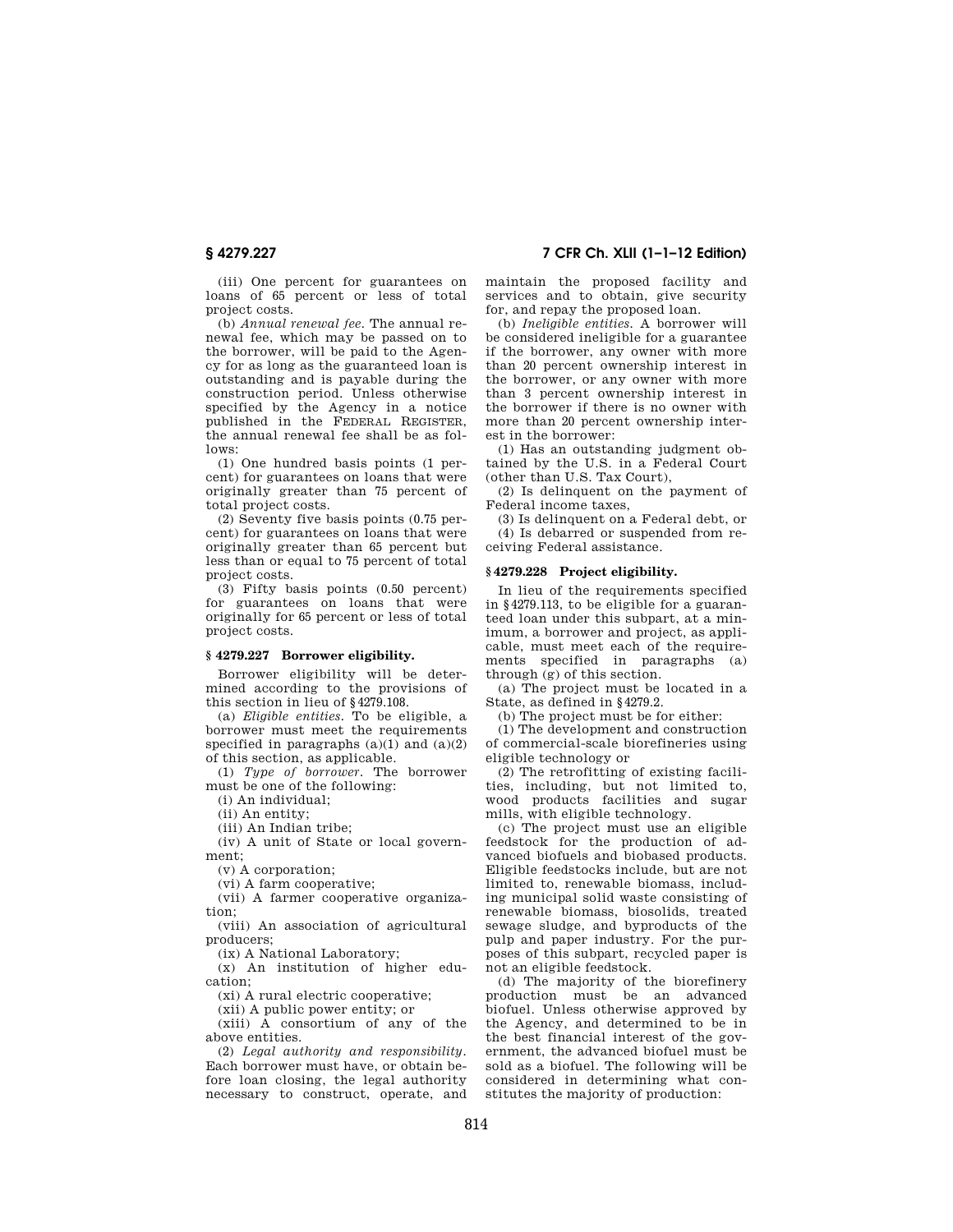(1) When the biorefinery produces a biobased product and, if applicable, byproduct that has an established BTU content from a recognized Federal source, majority biofuel production will be based on BTU content of the advanced biofuel, the biobased product, and, if applicable, the byproduct, or

(2) When the biorefinery produces a biobased product or, if applicable, byproduct that does not have an established BTU content, then majority biofuel production will be based on output volume, using parameters announced by the Agency in periodic Notices in the FEDERAL REGISTER, of the advanced biofuel, the biobased product, and, if applicable, the byproduct.

(e) An advanced biofuel that is converted to another form of energy for sale will still be considered an advanced biofuel.

(f) The project must provide funds (e.g., cash, subordinate financing, nonfederal grant) of not less than 20 percent of eligible project costs. All projects must meet the equity requirements specified in §4279.234(c)(1).

(g) The Agency will consider refinancing only under either of the two conditions specified in paragraphs  $(g)(1)$  and  $(g)(2)$  of this section.

(1) Permanent financing used to refinance interim construction financing of the proposed project only if the application for the guaranteed loan under this subpart was approved prior to closing the interim loan for the construction of the facility.

(2) Refinancing that is no more than 20 percent of the loan for which the Agency is guaranteeing and the purpose of the refinance is to enable the Agency to establish a first lien position with respect to pre-existing collateral subject to a pre-existing lien and the refinancing would be in the best financial interests of the Federal Government.

## **§ 4279.229 Guaranteed loan funding.**

Instead of the provisions found in §4279.119, the provisions of this section apply to loans guaranteed under this subpart.

(a) In administering this program's budgetary authority each fiscal year, the Agency will allocate up to, but no more, than 50 percent of its budgetary authority to fund applications received by the end of the first application window, including those carried over from the previous application period. Any funds not obligated to support applications submitted by the end of the first application window will be available to support applications received by the end of the second window, including those carried over from the previous application period. The Agency, therefore, will have a minimum of 50 percent of each fiscal year's budgetary authority for this program available to support applications received by the end of the second application window.

(b) The amount of a loan guaranteed for a project under this subpart will not exceed 80 percent of total eligible project costs. Total Federal participation will not exceed 80 percent of total eligible project costs. The borrower needs to provide the remaining 20 percent from other non-Federal sources to complete the project. Eligible project costs are specified in paragraph (e) of this section.

(c) The maximum principal amount of a loan guaranteed under this subpart is \$250 million to one borrower; there is no minimum amount. If an eligible borrower receives other direct Federal funding (*i.e.*, direct loans and grants) for a project, the amount of the loan that the Agency will guarantee under this subpart must be reduced by the same amount of the other direct Federal funding that the eligible borrower received for the project. For example, an eligible borrower is applying for a loan guarantee on a \$1 million project. The borrower provides the minimum matching requirement of 20 percent, or \$200,000. This leaves \$800,000 in other funding needed to implement the project. If the borrower receives no other direct Federal funding for this project and requests a guarantee for the \$800,000, the Agency will consider a guarantee on the \$800,000. However, if this borrower receives \$100,000 in other direct Federal funding for this project, the Agency will only consider a guarantee on \$700,000.

(d) The maximum guarantee on the principal and interest due on a loan guaranteed under this subpart will be determined as specified in paragraphs  $(d)(1)$  through  $(d)(4)$  of this section.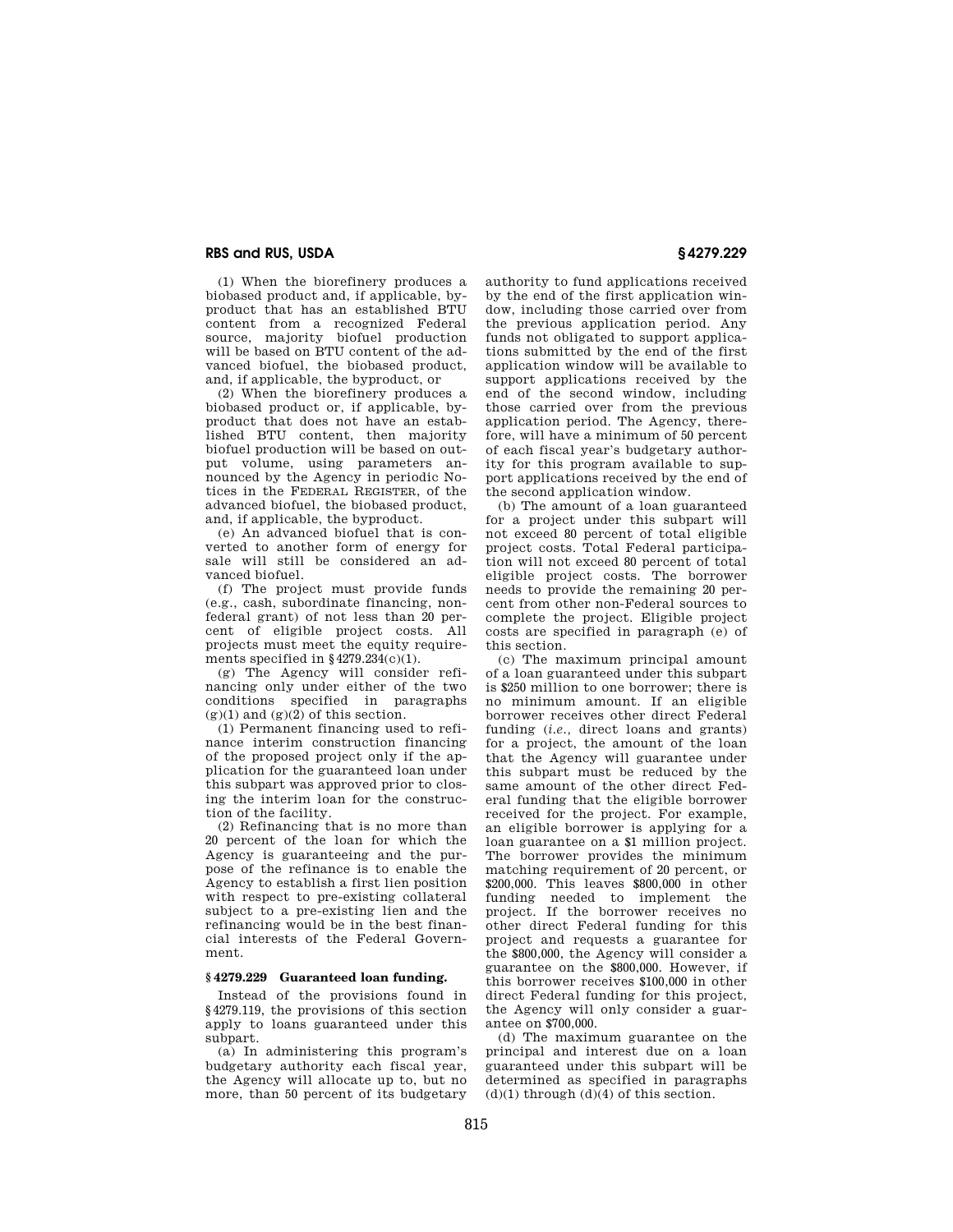(1) If the loan amount is equal to or less than \$125 million, 80 percent for the entire loan amount unless all of the conditions specified in paragraphs  $(d)(1)(i)$  through  $(d)(1)(iii)$  of this section are met, in which case 90 percent for the entire loan amount.

(i) Equity of 40 percent, excluding qualified intellectual property;

(ii) Feedstock and off-take contracts of at least 1 year in duration; and

(iii) Collateral coverage ratio, total discounted collateral value divided by total loan request, exceeding 1.5 to 1.

(2) If the loan amount is more than \$125 million and less than \$150 million, 80 percent for the entire loan amount.

 $(3)$  If the loan amount is equal to or more than \$150 million but less than \$200 million, 70 percent on the entire loan amount.

(4) If the loan amount is \$200 million up to and including \$250 million, 60 percent on the entire loan amount.

(e) Eligible project costs are only those costs associated with the items listed in paragraphs (e)(1) through (e)(7) of this section, as long as the items are an integral and necessary part of the total project, as determined by the Agency.

(1) Purchase and installation of equipment (new, refurbished, or remanufactured), except agricultural tillage equipment, used equipment, and vehicles.

(2) Construction or retrofitting.

(3) Permit and license fees.

(4) Working capital.

(5) Land acquisition.

(6) Cost of financing, excluding guarantee and renewal fees.

(7) Any other item identified by the Agency in a notice published in the FEDERAL REGISTER.

(f) Loans made with the proceeds of any obligation the interest on which is excludable from income under the Internal Revenue Code are ineligible. Funds generated through the issuance of tax-exempt obligations cannot be used to purchase the guaranteed portion of any Agency guaranteed loan and an Agency guaranteed loan cannot serve as collateral for a tax-exempt issue. The Agency may guarantee a loan with respect to a project at a facility that has received, or will receive, tax-exempt financing only when the

**§ 4279.230 7 CFR Ch. XLII (1–1–12 Edition)** 

guaranteed loan funds are used to finance a project that is separate and distinct from the activities at the facility that have been or will be financed by the tax-exempt obligation, and the guaranteed loan has at least a parity security position with the taxexempt obligation.

#### **§ 4279.230 [Reserved]**

#### **§ 4279.231 Interest rates.**

The provisions found in §4279.125 apply to loans guaranteed under this subpart, except as provided in paragraphs (a) through (c) of this section. Lenders are encouraged to pass interest-rate savings realized through the secondary market on to the borrower.

(a) The rate on the unguaranteed portion of the loan shall not exceed the rate on the guaranteed portion of the loan by more than 500 basis points;

(b) Variable rate loans will not provide for negative amortization nor will they give the borrower the ability to choose its payment among various options.

(c) Both the guaranteed and unguaranteed portions of the loan must be amortized over the same term, as provided in §4279.232(a).

#### **§ 4279.232 Terms of loan.**

Instead of the provisions found in §4279.126, the provisions of this section apply to loans guaranteed under this subpart, except as provided in §4279.232(e).

(a) The repayment term for a loan under this subpart will be for a maximum period of 20 years or the useful life of the project, as determined by the lender and confirmed by the Agency, whichever is less. The length of the loan term shall be the same for both the guaranteed and unguaranteed portions of the loan.

(b) Guarantees shall be provided only after consideration is given to the borrower's overall credit quality and to the terms and conditions of any applicable subsidies, tax credits, and other such incentives.

(c) All loans guaranteed under this subpart must be financially sound and feasible, with reasonable assurance of repayment.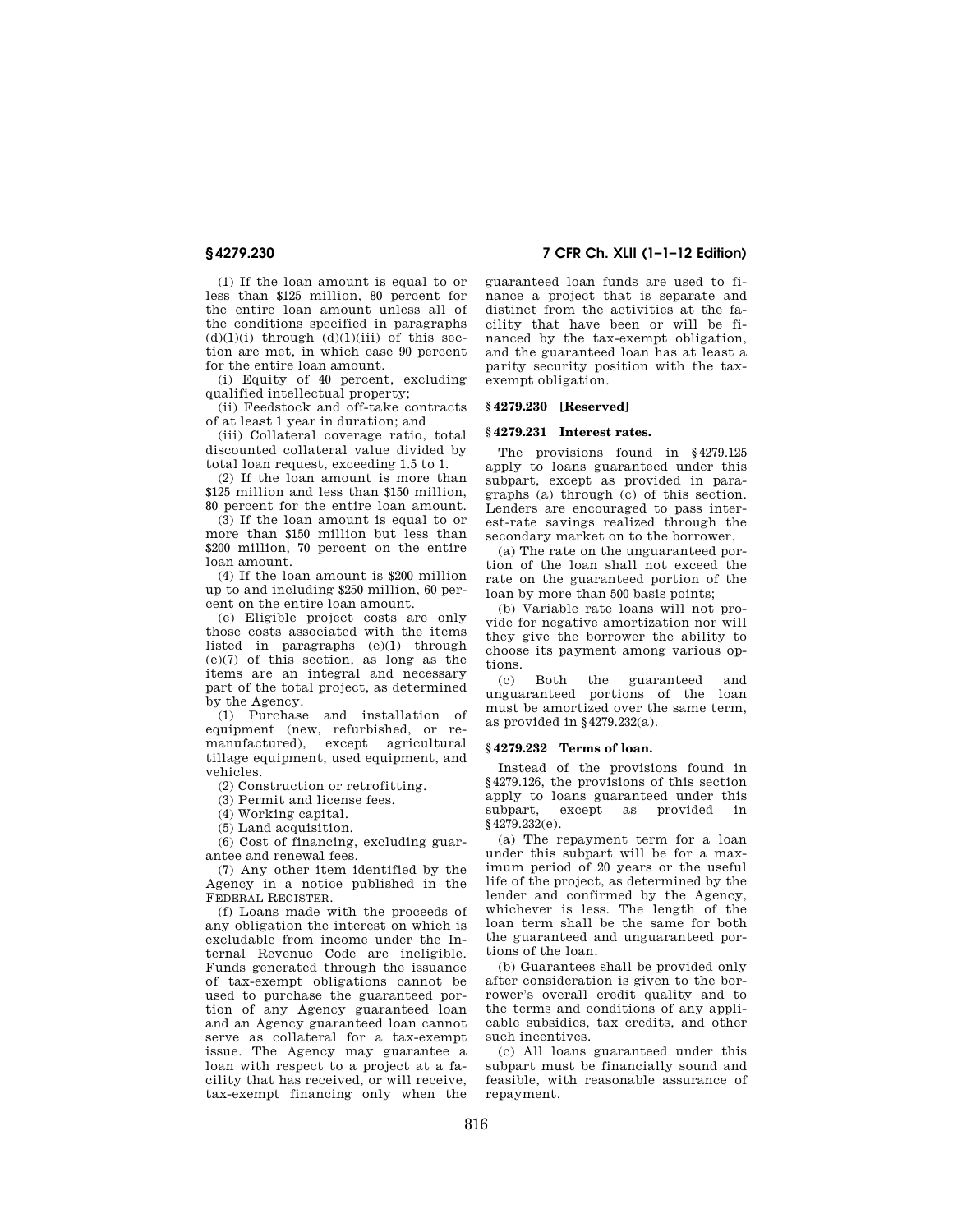(d) A loan's maturity will take into consideration the use of proceeds, the useful life of assets being financed, and the borrower's ability to repay the loan.

(e) Repayment of the loan shall be in coordance with  $$4279.125(a)$  and accordance with §4279.126(b) and (c).

#### **§ 4279.233 [Reserved]**

#### **§ 4279.234 Credit evaluation.**

Instead of the provisions found in §4279.131, the provisions of this section apply to loans guaranteed under this subpart. For all applications for guarantee, the lender must prepare a credit evaluation. An acceptable credit evaluation must:

(a) Use credit documentation procedures and an underwriting process that are consistent with generally accepted commercial lending practices, and

(b) Include an analysis of the credit factors associated with each guarantee application, including consideration of each of the following five elements.

(1) *Credit worthiness.* Those financial qualities that generally make the borrower more likely to meet its obligations as demonstrated by its credit history.

(2) *Cash flow.* A borrower's ability to produce sufficient cash to repay the loan as agreed.

(3) *Capital.* The financial resources that the borrower currently has and those it is likely to have when payments are due. The borrower must be adequately capitalized.

(4) *Collateral.* The assets pledged by the borrower in support of the loan, including processing technology owned by the borrower and excluding assets acquired with other Federal funds. Collateral must have documented value sufficient to protect the interest of the lender and the Agency, and the discounted collateral value must be at least equal to the loan amount. Lenders will discount collateral consistent with sound loan-to-value policy. The Agency may consider the value of qualified intellectual property, as defined in §4279.2, arrived at in accordance with GAAP standards. The value of the intellectual property may not exceed 30 percent of the total value of all collateral.

(i) If there is an established market for the intellectual property, the value of the intellectual property will be valued according to the lender's standard discounting practice for intellectual property for determining adequacy of collateral.

(ii) If there is no established market for the intellectual property, the value of the intellectual property will be valued not greater than 25 percent, as determined by the Agency, for determining adequacy of collateral.

(5) *Conditions.* The general business environment and status of the borrower's industry.

(c) When determining the credit quality of the borrower, the lender must include the following in its analysis:

(1) The borrower shall demonstrate that it will be able to provide equity in the project of not less than 20 percent of eligible project costs at the time the loan is closed. For existing biorefineries, the fair market value of project equity (including the guaranteed loan being applied for) in real property and equipment and the value of qualified intellectual property based on the audited financial statements in accordance with Generally Accepted Accounting Principles may be substituted in whole or in part to meet the equity requirement. However, the appraisal completed to establish the fair market value of the real property and equipment must not be more than 1 year old. The Agency may require the lender to provide a more recent appraisal in order to reflect current market conditions. The appraisal used to establish fair market value of the real property and equipment must conform to the requirements of §4279.244. Otherwise, equity must be in the form of cash and cannot include other direct Federal funding (*i.e.*, loans and grants).

(2) The credit analysis must also include spreadsheets of the balance sheets and income statements of the borrower for the 3 previous years (for existing businesses), pro forma balance sheets at startup, and projected yearend balance sheets and income statements for a period of not less than 3 years of stabilized operation, with appropriate ratios and comparisons with industrial standards (such as Dun &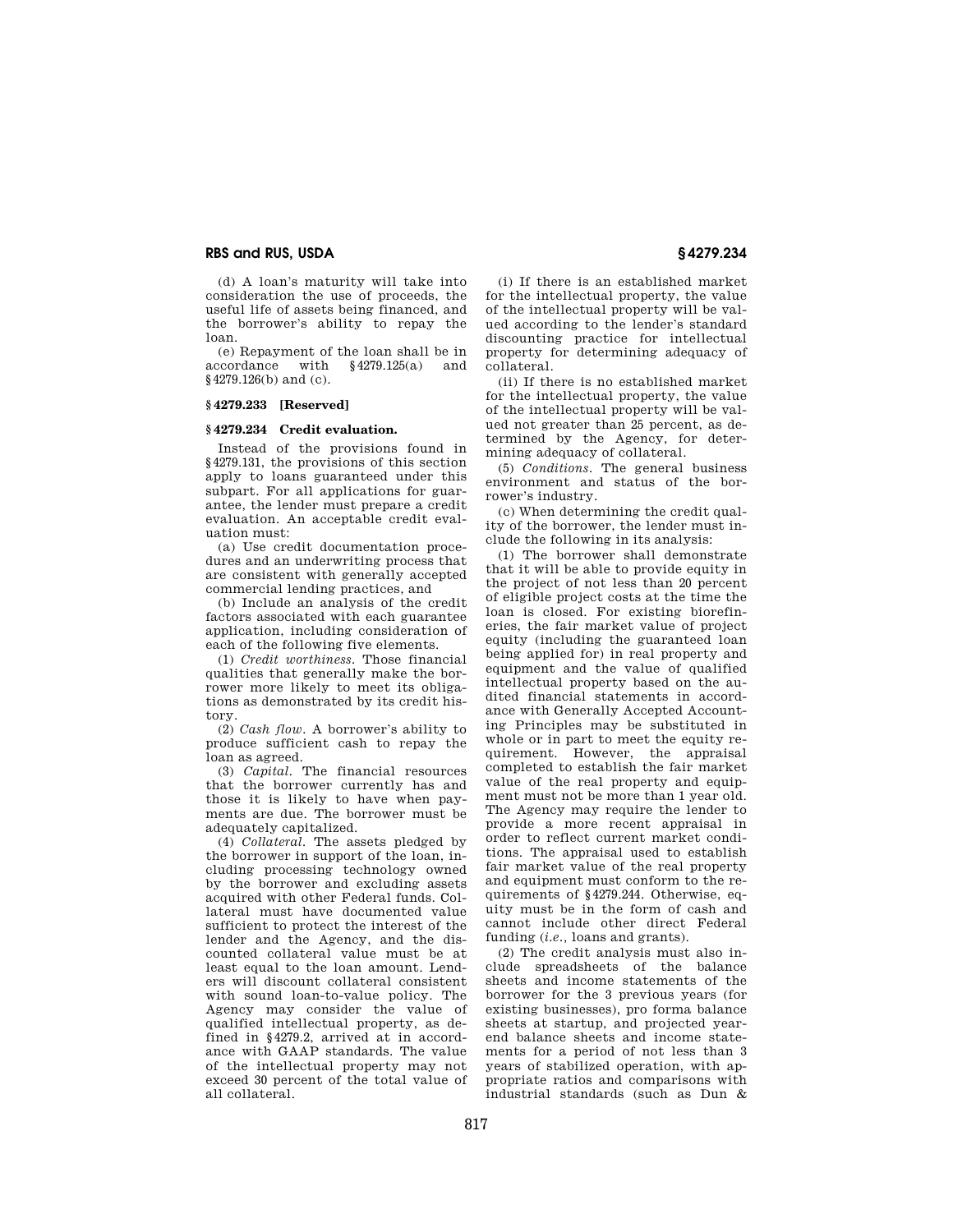Bradstreet or Robert Morris Associates) to the extent industrial standards are available.

(3) All data must be shown in total dollars and also in common size form, obtained by expressing all balance sheet items as a percentage of assets and all income and expense items as a percentage of sales.

#### **§§ 4279.235–4279.236 [Reserved]**

# **§ 4279.237 Financial statements.**

The provisions of §4279.137 do not apply to this subpart. Instead, the submittal of financial statements with the loan guarantee application must meet the requirements specified in §4279.261(c).

### **§§ 4279.238–4279.243 [Reserved]**

## **§ 4279.244 Appraisals.**

All appraisals must be in accordance with §4279.144 and each appraisal must be a complete, self-contained appraisal. Lenders must complete at least a Transaction Screen Questionnaire for any undeveloped sites and a Phase I Environmental Site Assessment on existing business sites in accordance with ASTM International Standards, which should be provided to the appraiser for completion of the self-contained appraisal. Specialized appraisers will be required to complete appraisals under this section. The Agency may approve a waiver of this requirement only if a specialized appraiser does not exist in a specific industry or hiring one will cause an undue financial burden to the borrower.

### **§§ 4279.245–4279.249 [Reserved]**

## **§ 4279.250 Feasibility studies.**

The provisions of §4279.150 do not apply to this subpart. Instead, feasibility studies must meet the requirements specified in §4279.261(f).

## **§§ 4279.251–4279.254 [Reserved]**

## **§ 4279.255 Loan priorities.**

The provisions of §4279.155 do not apply to this subpart.

# **§§ 4279.235–4279.236 7 CFR Ch. XLII (1–1–12 Edition)**

## **§ 4279.256 Construction planning and performing development.**

The lender must comply with §4279.156(a) through (c), except as otherwise provided in paragraphs (a) through (f) of this section.

(a) *Architectural and engineering practices.* Under paragraph §4279.156(a), the lender must also ensure that all project facilities are designed utilizing accepted architectural and engineering practices that conform to the requirements of this subpart.

(b) *Onsite inspector.* The lender must provide an onsite project inspector.

(c) *Changes and cost overruns.* The borrower shall be responsible for any changes or cost overruns. If any such change or cost overrun occurs, then any change order must be expressly approved by the Agency, which approval shall not be unreasonably withheld, and neither the lender nor borrower will divert funds from purposes identified in the guaranteed loan application approved by the Agency to pay for any such change or cost overrun without the express written approval of the Agency. In no event will the current loan be modified or a subsequent guaranteed loan be approved to cover any such changes or costs. In the event of any of the aforementioned increases in cost or expenses, the borrower must provide for such increases in a manner that does not diminish the borrower's operating capital. Failure to comply with the terms of this paragraph will be considered a material adverse change in the borrower's financial condition, and the lender must address this matter, in writing, to the Agency's satisfaction.

(d) *New draw certifications.* The following three certifications are required for each new draw:

(1) Certification by the project engineer to the lender that the work referred to in the draw has been successfully completed;

(2) Certification from the lender that all debts have been paid and all mechanics' liens have been waived; and

(3) Certification from the lender that the borrower is complying with the Davis-Bacon Act.

(e) *Surety.* Surety, as the term is commonly used in the industry, will be required in cases when the guarantee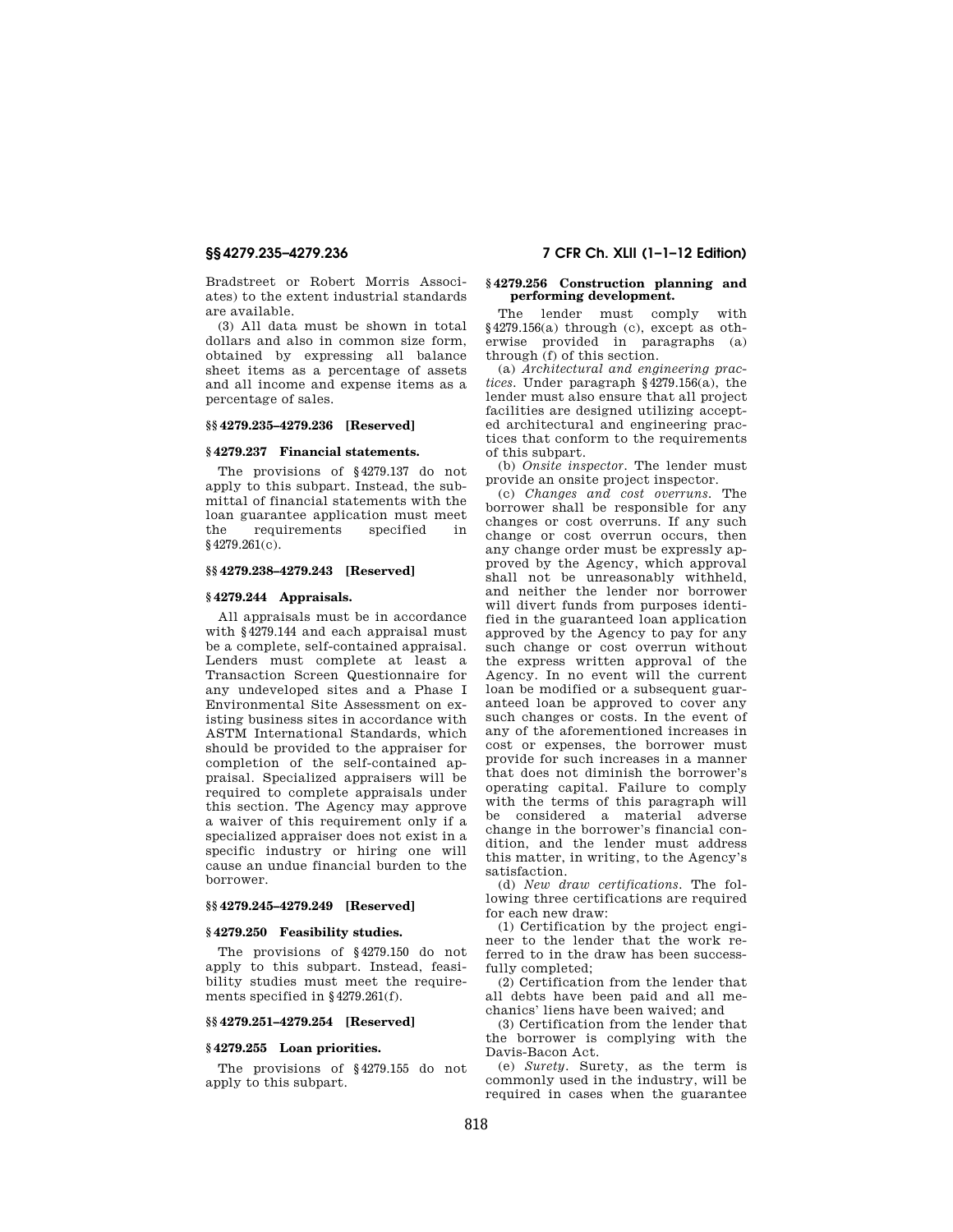will be issued prior to completion of construction unless the contractor will receive a lump sum payment at the end of work. Surety will be made a part of the contract if the borrower requests it or if the contractor requests partial payments for construction work. In such cases where no surety is provided and the project involves pre-commercial technology, technology that is first of its type in the U.S., or new designs without sufficient operating hours to prove their merit, a latent defects bond may be required by the Agency to cover the work.

(f) *Reporting during construction.* During the construction of the project, lenders shall submit quarterly construction progress reports to the Agency. These reports must contain, at a minimum, planned and completed construction milestones, loan advances, and personnel hiring, training, and retention. This requirement applies to both the development and construction of commercial-scale biorefineries and to the retrofitting of existing facilities using eligible technology for the development of advanced biofuels. The lender must expeditiously report any problems in project development to the Agency

## **§§ 4279.257–4279.258 [Reserved]**

#### **§ 4279.259 Borrower responsibilities.**

(a) *Federal, State, and local regulations.* Borrowers must comply with all Federal, State, and local laws and rules that are in existence and that affect the project including, but not limited to:

(1) Land use zoning;

(2) Health, safety, and sanitation standards as well as design and installation standards; and

(3) Protection of the environment and consumer affairs.

(b) *Permits, agreements, and licenses.*  Borrowers must obtain all permits, agreements, and licenses that are applicable to the project.

(c) *Insurance.* The borrower is responsible for maintaining all hazard, flood, liability, worker compensation, and personal life insurance, when required, on the project.

(d) *Access to borrower's records.* Except as provided by law, upon request by the Agency, the borrower will permit representatives of the Agency (or other Federal agencies as authorized by the Agency) to inspect and make copies of any of the records of the borrower pertaining to any Agency-guaranteed loan. Such inspection and copying may be made during regular office hours of the borrower or at any other time agreed upon between the borrower and the Agency.

(e) *Access to the project.* The borrower must allow the Agency access to the project and its performance information until the loan is repaid in full and permit periodic inspections of the project by a representative of the Agency.

### **§ 4279.260 Guarantee applications general.**

Unless otherwise noted, the provisions of §4279.161 do not apply to this subpart. Instead, the application provisions of this section and §4279.261 apply to the preparation of Biorefinery Assistance Guaranteed loan applications.

(a) *Application submittal.* For each guarantee request, the lender must submit to the Agency an application that is in conformance with §4279.261. The methods of application submittal will be specified in the annual FEDERAL REGISTER notice.

(b) *Application deadline.* Unless otherwise specified by the Agency in a notice published in the Federal Register, complete applications must be received by the Agency on or before May 1 of each year to be considered for funding for that fiscal year. If the application deadline falls on a weekend or a Federally observed holiday, the deadline will be the next Federal business day.

(c) *Incomplete applications.* Incomplete applications will be rejected. Lenders will be informed of the elements that made the application incomplete. If a resubmitted application is received by the applicable application deadline, the Agency will reconsider the application.

(d) *Application withdrawal.* During the period between the submission of an application and the execution of documents, the lender must notify the Agency, in writing, if the project is no longer viable or the borrower is no longer requesting financial assistance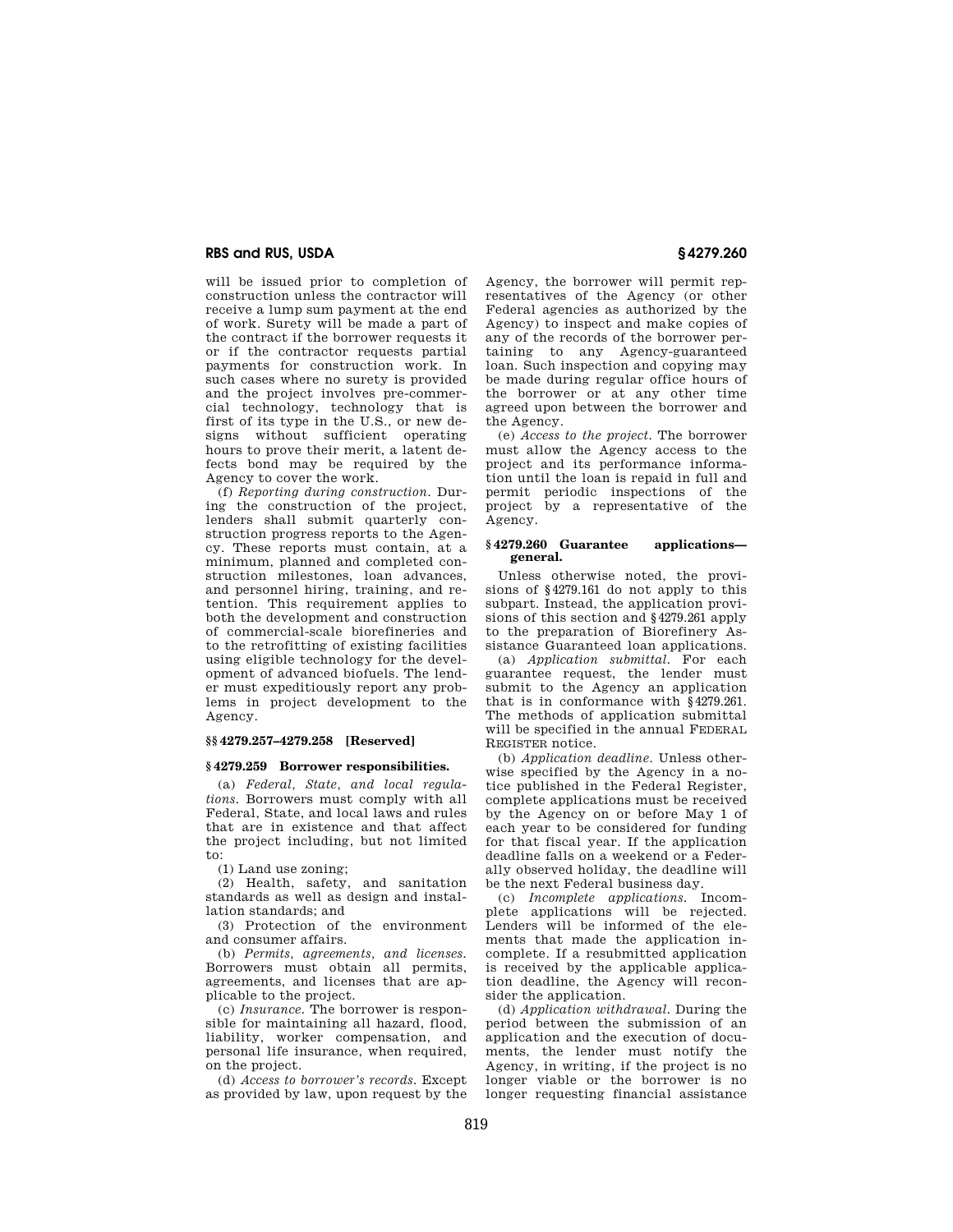for the project. When the lender so notifies the Agency, the selection will be rescinded or the application withdrawn.

### **§ 4279.261 Application for loan guarantee content.**

Approved lenders must submit an Agency-approved application form for each loan guarantee sought under this subpart. Loan guarantee applications from approved lenders must contain the information specified in paragraphs (a) through (n) of this section, organized pursuant to a table of contents in a chapter format, and in paragraph (o) of this section as applicable.

(a) *Project Summary.* Provide a concise summary of the proposed project and application information, project purpose and need, and project goals, including the following:

(1) *Title.* Provide a descriptive title of the project.

(2) *Borrower eligibility.* Describe how the borrower meets the eligibility criteria identified in §4279.227.

(3) *Project eligibility.* Describe how the project meets the eligibility criteria identified in paragraph (c) of this section. Clearly state whether the application is for the construction and development of a biorefinery or for the retrofitting of an existing facility. Provide results from demonstration or pilot facilities that prove that the technology proposed to be used meets the definition of eligible technology. Additional project description information will be needed later in the application process.

(4) *Matching funds.* Submit a spreadsheet identifying sources, amounts, and availability of matching funds. The spreadsheet must also include a directory of matching funds source contact information. Attach any applications, correspondence, or other written communication between borrower and matching fund source.

(b) *Lender's analysis and credit evaluation.* This analysis shall conform to §4279.232(b) and shall include:

(1) A summary of the technology to be used in the project;

(2) The viability of such technology for the particular project application;

(3) The development type (e.g., installation, construction, retrofit);

**§ 4279.261 7 CFR Ch. XLII (1–1–12 Edition)** 

(4) The credit reports of the borrower, its principals, and any parent, affiliate, or subsidiary as follows:

(i) A personal credit report from an Agency-approved credit reporting company for individuals who are key employees of the borrower, as determined by the Agency, and for individuals owning 20 percent or more interest in the borrower or any owner with more than 10 percent ownership interest in the borrower if there is no owner with more than 20 percent ownership interest in the borrower, except for when the borrower is a corporation listed on a major stock exchange unless otherwise determined by the Agency; and

(ii) Commercial credit reports on the borrower and any parent, affiliate, and subsidiary firms;

(5) The credit analysis specified in §4279.232(b);

(6) For loans of \$125 million or more, an evaluation and credit rating of the total project's indebtedness, without consideration for a government guarantee, from a nationally-recognized rating agency; and

(7) Whether the loan note guarantee is requested prior to construction or after completion of construction of the project.

(c) *Financial statements.* Financial statements as follows:

(1) For businesses that have been in existence for one or more years,

(i) The most recent audited financial statements of the borrower if the guaranteed loan is \$3 million or more, unless alternative financial statements are authorized by the Agency; or

(ii) The most recent audited or Agency-acceptable financial statements of the borrower if the guaranteed loan is less than \$3 million.

(2) For businesses that have been in existence for less than one year, the most recent Agency-authorized financial statements of the borrower regardless of the amount of the guaranteed loan request.

(3) For all businesses, a current (not more than 90 days old) balance sheet; a *pro forma* balance sheet at startup; and projected balance sheets, income and expense statements, and cash flow statements for a period of not less than 3 years of stabilized operation. Projections should be supported by a list of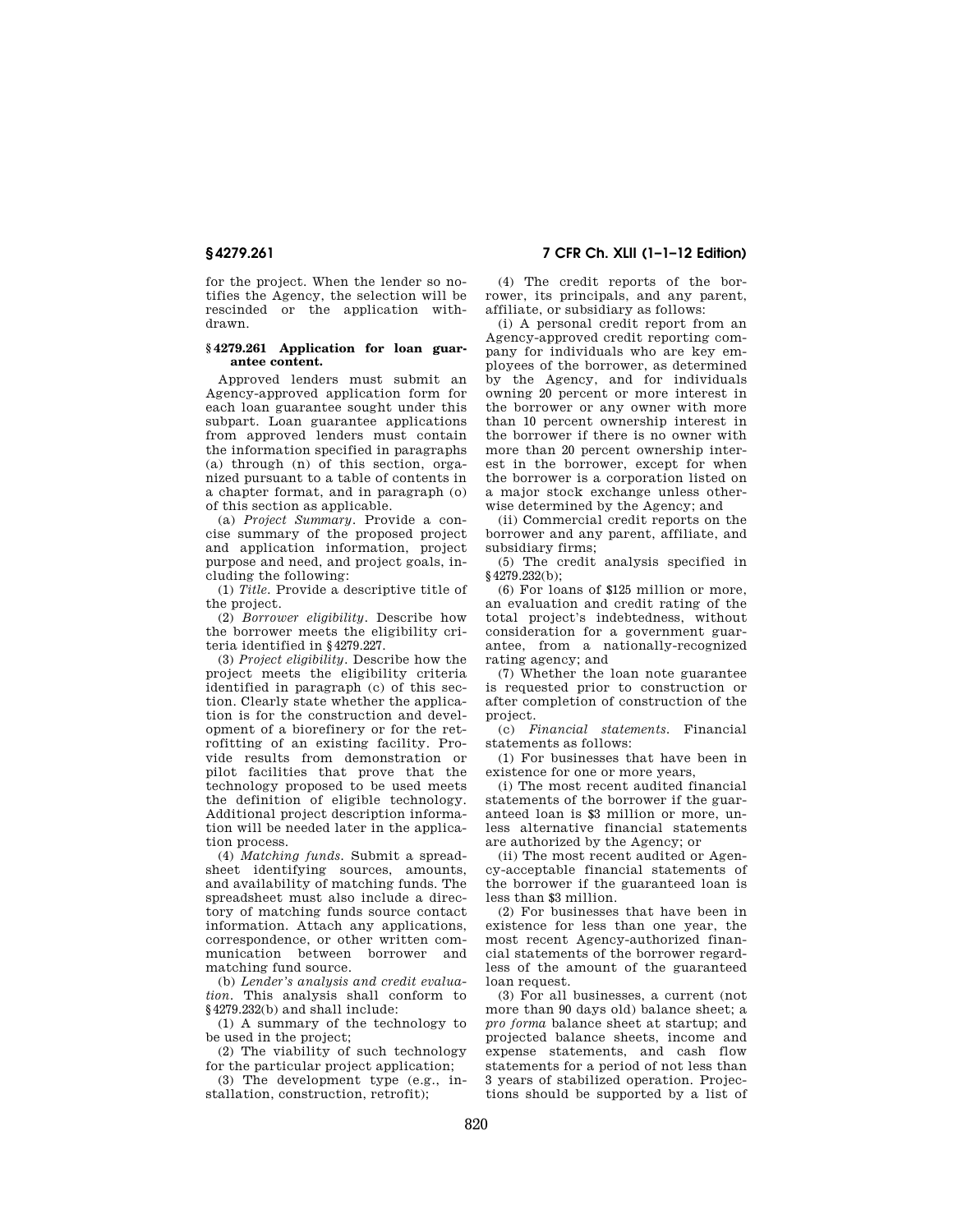assumptions showing the basis for the projections.

(4) Depending on the complexity of the project and the financial condition of the borrower, the Agency may request additional financial statements and additional related information.

(d) *Environmental information.* Environmental information required by the Agency to conduct its environmental reviews (as specified in Exhibit H of 7 CFR part 1940, subpart G).

(e) *Appraisals.* An appraisal conducted as specified under §4279.244.

(f) *Feasibility study.* Elements in an acceptable feasibility study include, but are not limited to, the elements outlined in Table 1. In addition, as part of the feasibility study, a technical assessment of the project is required, as specified in paragraph (h) of this section.

#### TABLE 1—FEASIBILITY STUDY COMPONENTS

(A) Executive Summary: Introduction/Project Overview (Brief general overview of project location, size, etc.). Economic feasibility determination. Market feasibility determination. Technical feasibility determination. Financial feasibility determination. Management feasibility determination. Recommendations for implementation. (B) Economic Feasibility: Information regarding project site; Availability of trained or trainable labor; Availability of infrastructure, including utilities, and rail, air and road service to the site. Feedstock: Feedstock source management; Estimates of feedstock volumes and costs; Collection, Pre-Treatment, Transportation, and Storage; and Feedstock risks. Documentation that woody biomass feedstock from National Forest system lands or public lands cannot be used for a higher-value product. Impacts on existing manufacturing plants or other facilities that use similar feedstock if the borrower's proposed biofuel production technology is adopted. Projected impact on resource conservation, public health, and the environment. Detailed analysis of project costs including: Project management and professional services; Resource assessment; Project design and permitting; Land agreements and site preparation; Equipment requirements and system installation; Startup and shakedown; and Warranties, insurance, financing, and operation and maintenance costs. Overall economic impact of the project, including any additional markets created for agricultural and forestry products and agricultural waste material and the potential for rural economic development. Feasibility/plans of project to work with producer associations or cooperatives, including estimated amount of annual feedstock, biofuel, and byproduct purchased from or sold to producer associations and cooperatives. (C) Market Feasibility: Information on the sales organization and management; Nature and extent of market and market area; Marketing plans for sale of projected output—principal products and byproducts; Extent of competition, including other similar facilities in the market area; Commitments from customers or brokers—principal products and byproducts. Risks related to the Advanced Biofuel industry, including Industry status;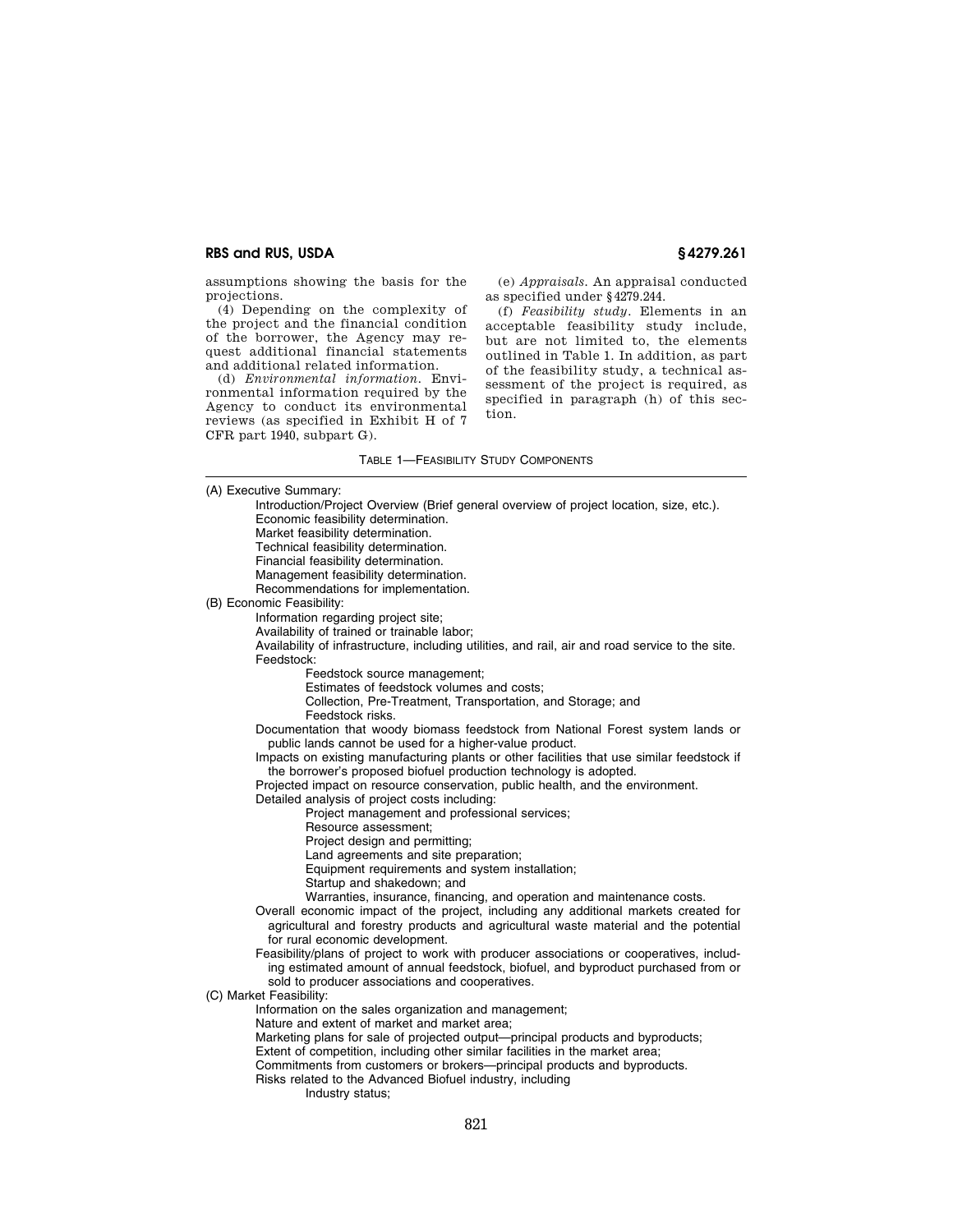# **§ 4279.261 7 CFR Ch. XLII (1–1–12 Edition)**

TABLE 1—FEASIBILITY STUDY COMPONENTS—Continued

Specific market risks; and Competitive threats and advantages. (D) Technical Feasibility: Suitability of the selected site for the intended use. Scale of development for which the process technology has been proven (*i.e.*, lab or bench, pilot, demonstration, or semi-work scale). Specific volume of the process (expressed either as volume of feedstock processed [tons per unit of time] or as product [gallons per unit of time]). Identification and estimation of project operation and development costs. Specify the level of accuracy of these estimates and the assumptions on which these estimates have been based. Ability of the proposed system to be commercially replicated. Risks related to: Construction of the Biorefinery; Advanced Biofuel production; Regulation and governmental action; and Design-related factors that may affect project success. (E) Financial Feasibility: Reliability of the financial projections and the assumptions on which the financial statements are based, including all sources and uses of project capital, private or public, such as Federal funds. Provide detailed analysis and description of projected balance sheets, income and expense statements, and cash flow statements over the useful life of the project. A detailed description of: Investment incentives; Productivity incentives; Loans and grants; and Other project authorities and subsidies that affect the project. Any constraints or limitations in the financial projections. Ability of the business to achieve the projected income and cash flow. Assessment of the cost accounting system. Availability of short-term credit or other means to meet seasonal business costs. Adequacy of raw materials and supplies. Sensitivity analysis, including feedstock and energy costs and product and byproduct prices. Risks related to: The project; Borrower financing plan; The operational units; and Tax issues. (F) Management Feasibility: Borrower and/or management's previous experience concerning: Biofuel production; Acquisition of feedstock; Marketing and sale of off-take; and The receipt of Federal financial assistance, including amount of funding, date received, purpose, and outcome. Management plan for procurement of feedstock and labor, marketing of the off-take, and management succession. Risks related to: Borrower as a company (e.g., development-stage); Conflicts of interest; and Management strengths and weaknesses. (G) Qualifications: A resume or statement of qualifications of the author of the feasibility study, including prior experience, must be submitted.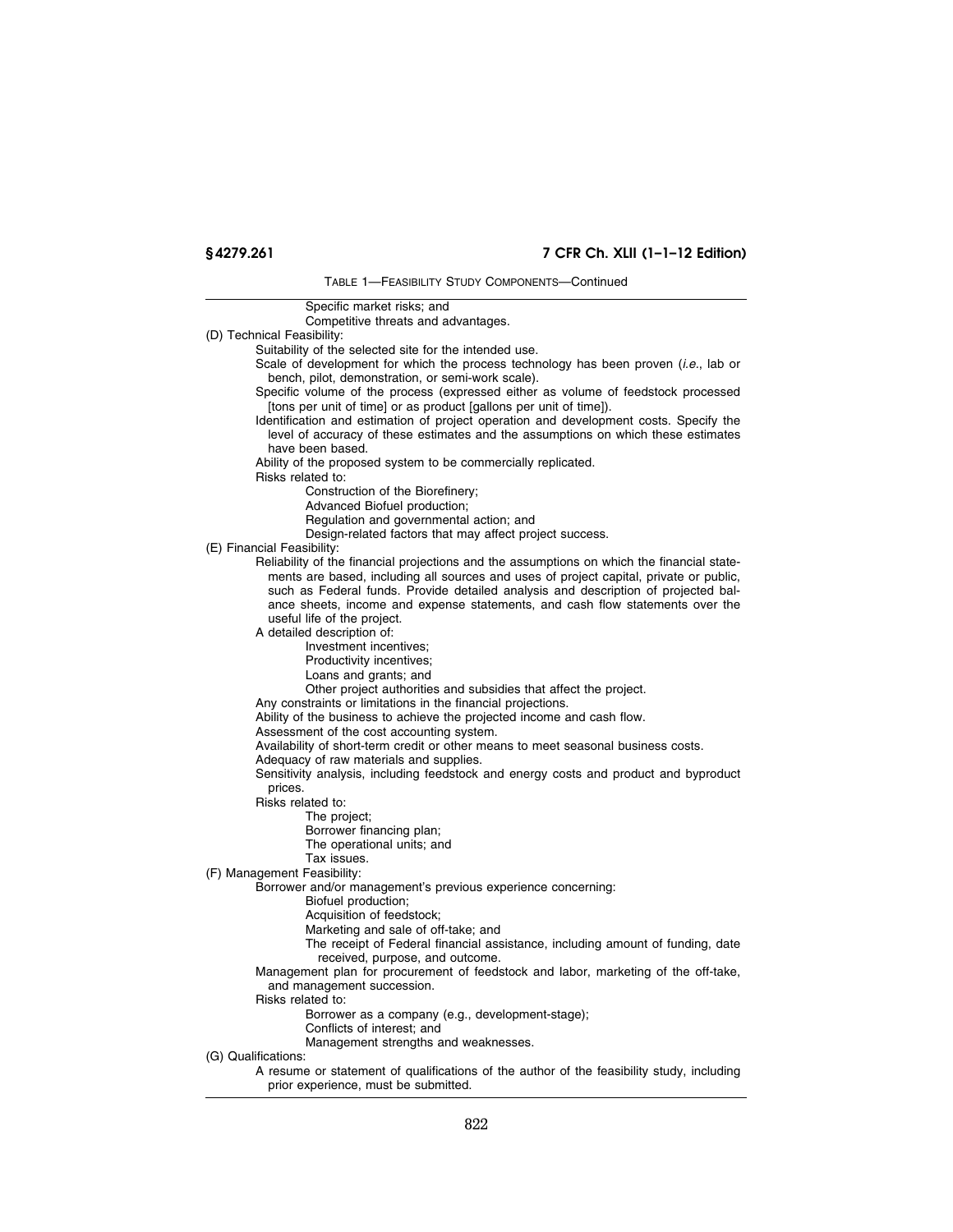(g) *Business plan.* The lender must submit a business plan that includes the information specified in paragraphs  $(g)(1)$  through  $(g)(10)$  of this section. Any or all of this information may be omitted if it is included in the feasibility study specified in paragraph (f) of this section.

(1) The borrower's experience;

(2) The borrower's succession planning, addressing both ownership and management;

(3) The names and a description of the relationship of the borrower's parent, affiliates, and subsidiaries;

(4) The borrower's business strategy; (5) Possible vendors and models of major system components;

(6) The availability of the resources (e.g., labor, raw materials, supplies) necessary to provide the planned products and services;

(7) Site location and its relation to product distribution (e.g., rail lines or highways) and any land use or other permits necessary to operate the facility;

(8) The market for the product and its competition, including any and all competitive threats and advantages;

(9) Projected balance sheets, income and expense statements, and cash flow statements for a period of not less than 3 years of stabilized operation; and

(10) A description of the proposed use of funds.

(h) *Technical Assessment.* As part of the feasibility study required under paragraph (f) of this section, a detailed technical assessment is required for each project. The technical assessment must demonstrate that the design, procurement, installation, startup, operation and maintenance of the project will permit it to operate or perform as specified over its useful life in a reliable and a cost effective manner, and must identify what the useful life of the project is. The technical assessment must also identify all necessary project agreements, demonstrate that those agreements will be in place at or before the time of loan closing, and demonstrate that necessary project equipment and services will be available over the useful life of the project. The technical assessment must be based upon verifiable data and contain sufficient information and analysis so

that a determination can be made on the technical feasibility of achieving the levels of income or production that are projected in the financial statements. All technical information provided must follow the format specified in paragraphs  $(h)(1)$  through  $(h)(9)$  of this section. Supporting information may be submitted in other formats. Design drawings and process flow charts are required as exhibits. A discussion of a topic identified in paragraphs  $(h)(1)$  through  $(h)(9)$  of this section is not necessary if the topic is not applicable to the specific project. Questions identified in the Agency's technical review of the project must be answered to the Agency's satisfaction before the application will be approved. All projects require the services of an independent, third-party professional engineer.

(1) *Qualifications of project team.* The project team will vary according to the complexity and scale of the project. The project team must have demonstrated expertise in similar advanced biofuel technology development, engineering, installation, and maintenance. Authoritative evidence that project team service providers have the necessary professional credentials or relevant experience to perform the required services for the development, construction, and retrofitting, as applicable, of technology for producing advanced biofuels must be provided. In addition, authoritative evidence that vendors of proprietary components can provide necessary equipment and spare parts for the biorefinery to operate over its useful life must be provided. The application must:

(i) Discuss the proposed project delivery method. Such methods include a design-bid-build method, where a separate engineering firm may design the project and prepare a request for bids and the successful bidder constructs the project at the borrower's risk, and a design-build method, often referred to as ''turnkey,'' where the borrower establishes the specifications for the project and secures the services of a developer who will design and build the project at the developer's risk;

(ii) Discuss the manufacturers of major components of advanced biofuels technology equipment being considered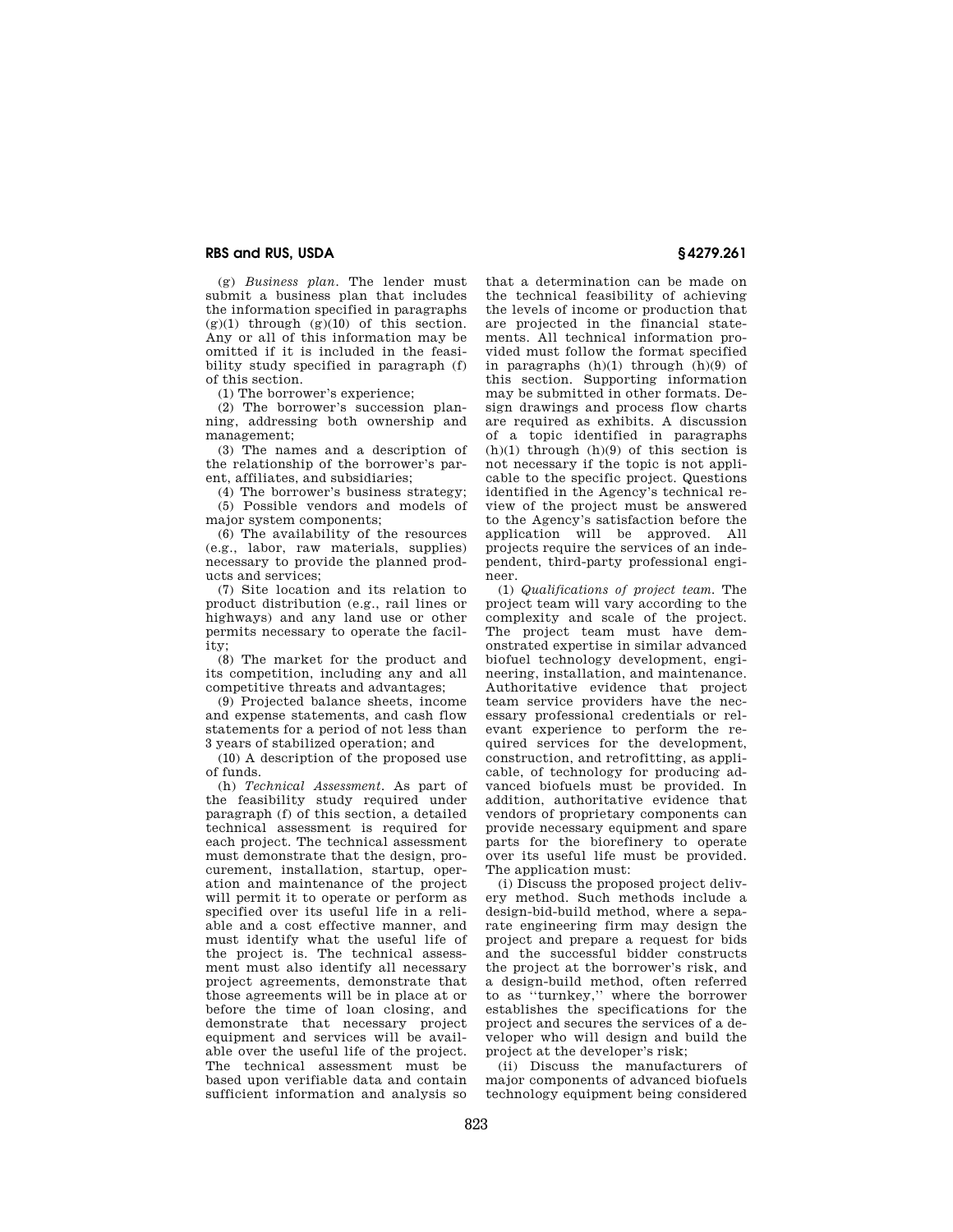in terms of the length of time in business and the number of units installed at the capacity and scale being considered;

(iii) Discuss the project team members' qualifications for engineering, designing, and installing advanced biofuels refineries, including any relevant certifications by recognized organizations or bodies. Provide a list of the same or similar projects designed, installed, or supplied and currently operating, with references if available; and

(iv) Describe the advanced biofuels refinery operator's qualifications and experience for servicing, operating, and maintaining such equipment or projects. Provide a list of the same or similar projects designed, installed, or supplied and currently operating, with references if available.

(2) *Agreements and permits.* The application must identify all necessary agreements and permits required for the project and the status and schedule for securing those agreements and permits, including the items specified in paragraphs  $(h)(2)(i)$  through  $(h)(2)(vi)$  of this section.

(i) Advanced biofuels refineries must be installed in accordance with applicable local, State, and national codes and applicable local, State, and Federal regulations. Identify zoning and code requirements and necessary permits and the schedule for meeting those requirements and securing those permits.

(ii) Identify licenses where required and the schedule for obtaining those licenses.

(iii) Identify land use agreements required for the project, the schedule for securing those agreements, and the term of those agreements.

(iv) Identify any permits or agreements required for solid, liquid, and gaseous emissions or effluents and the schedule for securing those permits and agreements.

(v) Identify available component warranties for the specific project location and size.

(vi) Identify all environmental issues, including environmental compliance issues, associated with the project.

**§ 4279.261 7 CFR Ch. XLII (1–1–12 Edition)** 

(3) *Resource assessment.* The application must provide adequate and appropriate evidence of the availability of the feedstocks required for the advanced biofuels refinery to operate as designed. Indicate the type and quantity of the feedstock, and discuss storage of the feedstock, where applicable, and competing uses for the feedstock. Indicate shipping or receiving methods and required infrastructure for shipping, and other appropriate transportation mechanisms. For proposed projects with an established resource, provide a summary of the resource.

(4) *Design and engineering.* The application must provide authoritative evidence that the advanced biofuels refinery will be designed and engineered so as to meet its intended purposes, will ensure public safety, and will comply with applicable laws, regulations, agreements, permits, codes, and standards. Projects shall be engineered by a qualified entity. Each biorefinery must be engineered as a complete, integrated facility. The engineering must be comprehensive, including site selection, systems and component selection, and systems monitoring equipment. Biorefineries must be constructed by a qualified entity.

(i) The application must include a concise but complete description of the project, including location of the project; resource characteristics, including the kind and amount of feedstocks; biorefinery specifications; kind, amount, and quality of the output; and monitoring equipment. Address performance on a monthly and annual basis. Describe the uses of or the market for the advanced biofuels produced by the biorefinery. Discuss the impact of reduced or interrupted feedstock availability on the biorefinery's operations.

(ii) The application must include:

(A) A description of the project site that addresses issues such as site access, foundations, and backup equipment when applicable;

(B) A completed Form RD 1940–20 and an environmental assessment prepared in accordance with Exhibit H of 7 CFR part 1940, subpart G; and

(C) Identification of any unique construction and installation issues.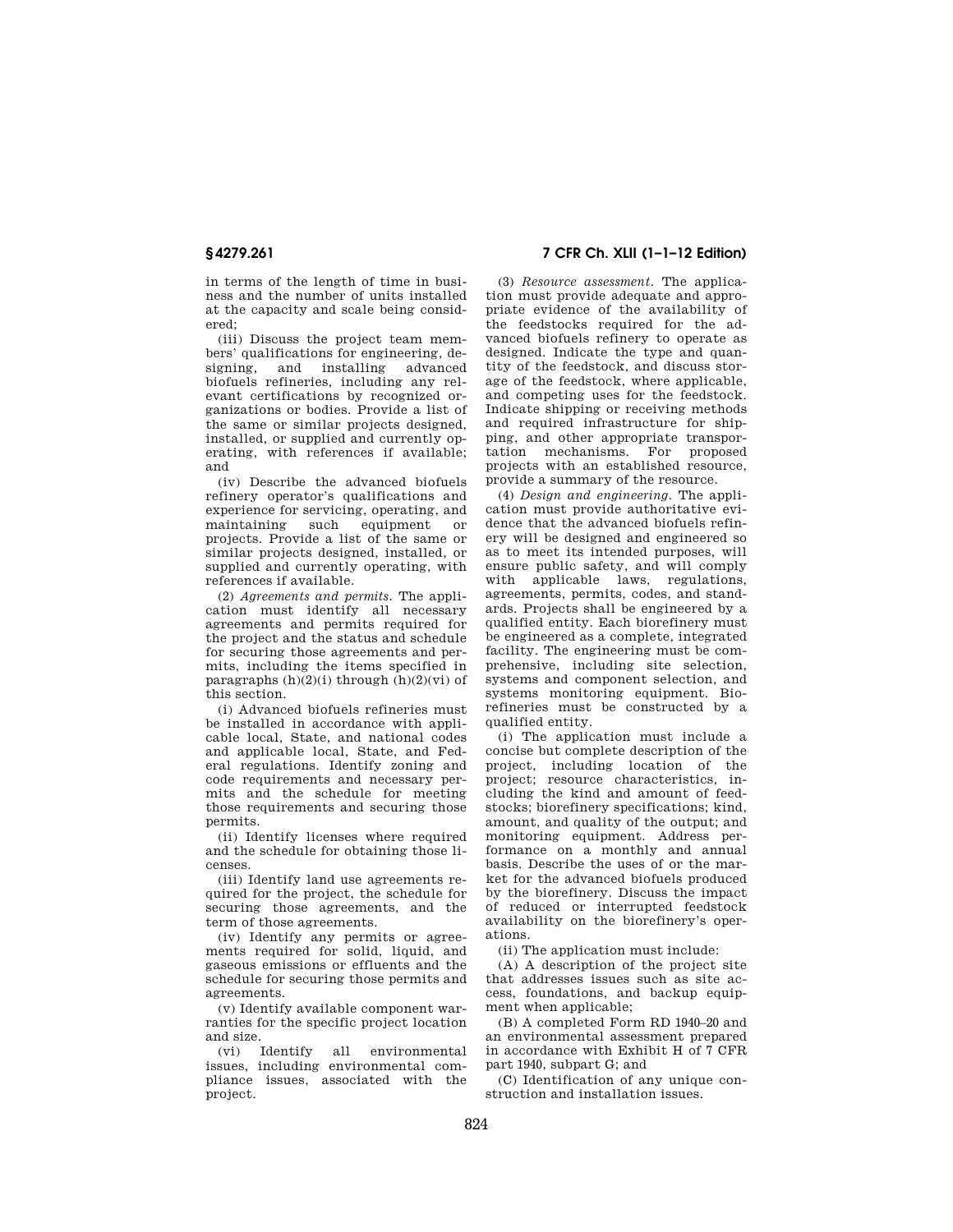(iii) Sites must be controlled by the eligible borrower for at least the financing term of the loan note guarantee.

(5) *Project development schedule.* The application must describe each significant task, its beginning and end, and its relationship to the time needed to initiate and carry the project through startup and shakedown. Provide a detailed description of the project timeline including resource assessment, project and site design, permits and agreements, equipment procurement, and project construction from excavation through startup and shakedown.

(6) *Equipment procurement.* The application must demonstrate that equipment required by the biorefinery is available and can be procured and delivered within the proposed project development schedule. Biorefineries may be constructed of components manufactured in more than one location. Provide a description of any unique equipment procurement issues such as scheduling and timing of component manufacture and delivery, ordering, warranties, shipping, receiving, and onsite storage or inventory.

(7) *Equipment installation.* The application must provide a full description of the management of and plan for site development and systems installation, details regarding the scheduling of major installation equipment needed for project construction, and a description of the startup and shakedown specification and process and the conditions required for startup and shakedown for each equipment item individually and for the biorefinery as a whole.

(8) *Operations and maintenance.* The application must provide the operations and maintenance requirements of the biorefinery necessary for the biorefinery to operate as designed over its useful life. The application must also include:

(i) Information regarding available biorefinery and component warranties and availability of spare parts;

(ii) A description of the routine operations and maintenance requirements of the proposed biorefinery, including maintenance schedules for the mechanical, piping, and electrical systems and system monitoring and control requirements, as well as provision of information that supports expected useful life of the biorefinery and timing of major component replacement or rebuilds;

(iii) A discussion of the costs and labor associated with operating and maintaining the biorefinery and plans for in-sourcing or outsourcing. A description of the opportunities for technology transfer for long-term project operations and maintenance by a local entity or owner/operator; and

(iv) Provision and discussion of the risk management plan for handling large, unanticipated failures of major components.

(9) *Decommissioning.* A description of the decommissioning process, when the project must be uninstalled or removed. A description of any issues, requirements, and costs for removal and disposal of the biorefinery.

(i) *Scoring information.* The application must contain information in a format that is responsive to the scoring criteria specified in §4279.265(d).

(j) *Loan Agreement.* A proposed loan agreement or a sample loan agreement with an attached list of the proposed loan agreement provisions as specified in §4279.161(b)(11).

(k) *Lender certifications.* The lender must provide certification in accordance with  $§4279.161(b)(16)$ . In addition, the lender must certify that the lender concludes that the project has technical merit.

(l) *Intergovernmental consultation.*  Intergovernmental consultation comments in accordance with RD Instruction 1940–J and 7 CFR part 3015, subpart V.

(m) *DUNS Number.* For borrowers other than individuals, a Dun and Bradstreet Universal Numbering System (DUNS) number, which can be obtained online at *http://fedgov.dnb.com/ webform.* 

(n) *Bioenergy experience.* Identify borrower's, including its principals', prior experience in bioenergy projects and the receipt of Federal financial assistance, including the amount of funding, date received, purpose, and outcome, for such projects.

(o) *Other information.* Any other information determined by the Agency to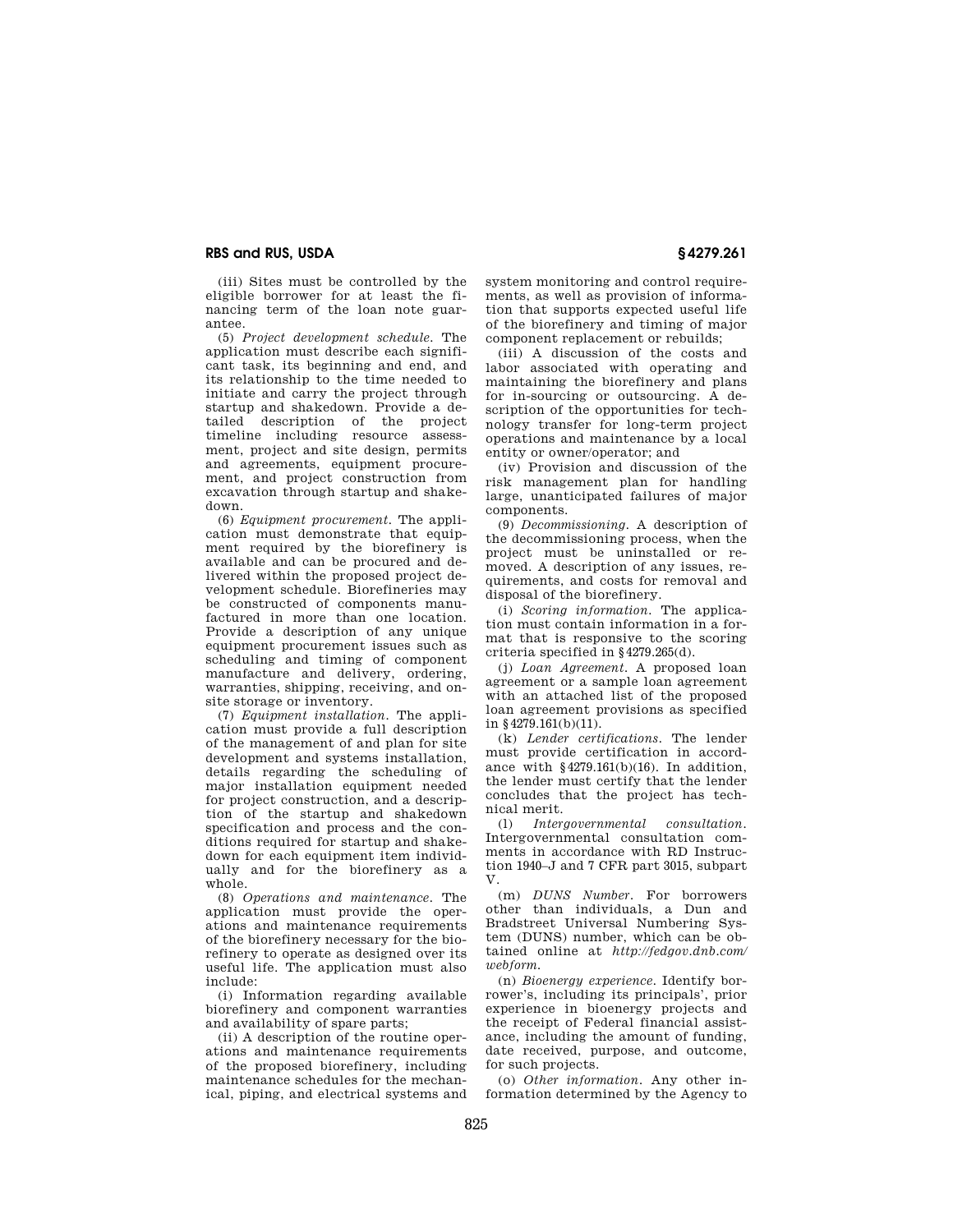be necessary to evaluate the application.

## **§§ 4279.262–4279.264 [Reserved]**

#### **§ 4279.265 Guarantee application evaluation.**

Instead of evaluating applications using the provisions of §4279.165, the Agency will evaluate and award applications according to the provisions specified in paragraphs (a) through (h) of this section.

(a) *Application processing.* Upon receipt of a complete application, the Agency will conduct a review to determine if the borrower, lender, and project are eligible; if the project has technical merit as determined under paragraph (b) of this section; and if the minimum financial metric criteria under paragraph (c) of this section are met.

(1) If the borrower, lender, or the project is determined to be ineligible for any reason, the Agency will inform the lender, in writing, of the reasons. No further evaluation of the application will occur.

(2) If the Agency determines it is unable to guarantee the loan, the lender will be informed in writing. Such notification will include the reasons for denial of the guarantee.

(b) *Technical merit determination.* The Agency's determination of a project's technical merit will be based on the information in the application. Projects determined by the Agency to be without technical merit will not be selected for funding.

(c) *Financial metric criteria.* The borrower must meet the financial metric criteria specified in paragraphs  $(c)(1)$ through (c)(3) of this section. These financial metric criteria shall be calculated from the realistic information in the pro forma statements or borrower financial statements, submitted in accordance with §4279.261(c), of a typical operating year after the project is completed and stabilized.

(1) A debt coverage ratio of 1.0 or higher.

(2) A debt-to-tangible net worth ratio of 4:1 or lower for startup businesses and of 9:1 or lower for existing businesses.

# **§§ 4279.262–4279.264 7 CFR Ch. XLII (1–1–12 Edition)**

(3) A discounted loan-to-value ratio of no more than 1.0.

(d) *Scoring applications.* The Agency will score each complete and eligible application it receives on or before May 1 in the fiscal year in which it was received. The Agency will score each eligible application that meets the minimum requirements for financial and technical feasibility using the evaluation criteria identified below. A maximum of 100 points is possible.

(1) Whether the borrower has established a market for the advanced biofuel and the byproducts produced and whether the advanced biofuel meets an applicable renewable fuel standard. A maximum of 10 points can be awarded. Points to be awarded will be determined as follows:

(i) If the business has less than or equal to a 50 percent commitment for each of the following: feedstocks, marketing agreements for the advanced biofuel, and the byproducts produced or if the project does not produce an advanced biofuel that meets an applicable renewable fuel standard, 0 points will be awarded.

(ii) If the business has a greater than 50 percent commitment for any one or two of the following: feedstocks, marketing agreements for the advanced biofuel, and the byproducts produced and if the project produces an advanced biofuel that meets an applicable renewable fuel standard, 5 points will be awarded.

(iii) If the business has a greater than 50 percent commitment for each of the<br>following: Feedstocks, marketing Feedstocks, agreements for the advanced biofuel, and the byproducts produced and if the project produces an advanced biofuel that meets an applicable renewable fuel standard, 10 points will be awarded.

(2) Whether the area in which the borrower proposes to place the biorefinery, defined as the area that will supply the feedstock to the proposed biorefinery, has any other similar advanced biofuel facilities. A maximum of 5 points can be awarded. Points to be awarded will be determined as follows:

(i) If the area that will supply the feedstock to the proposed biorefinery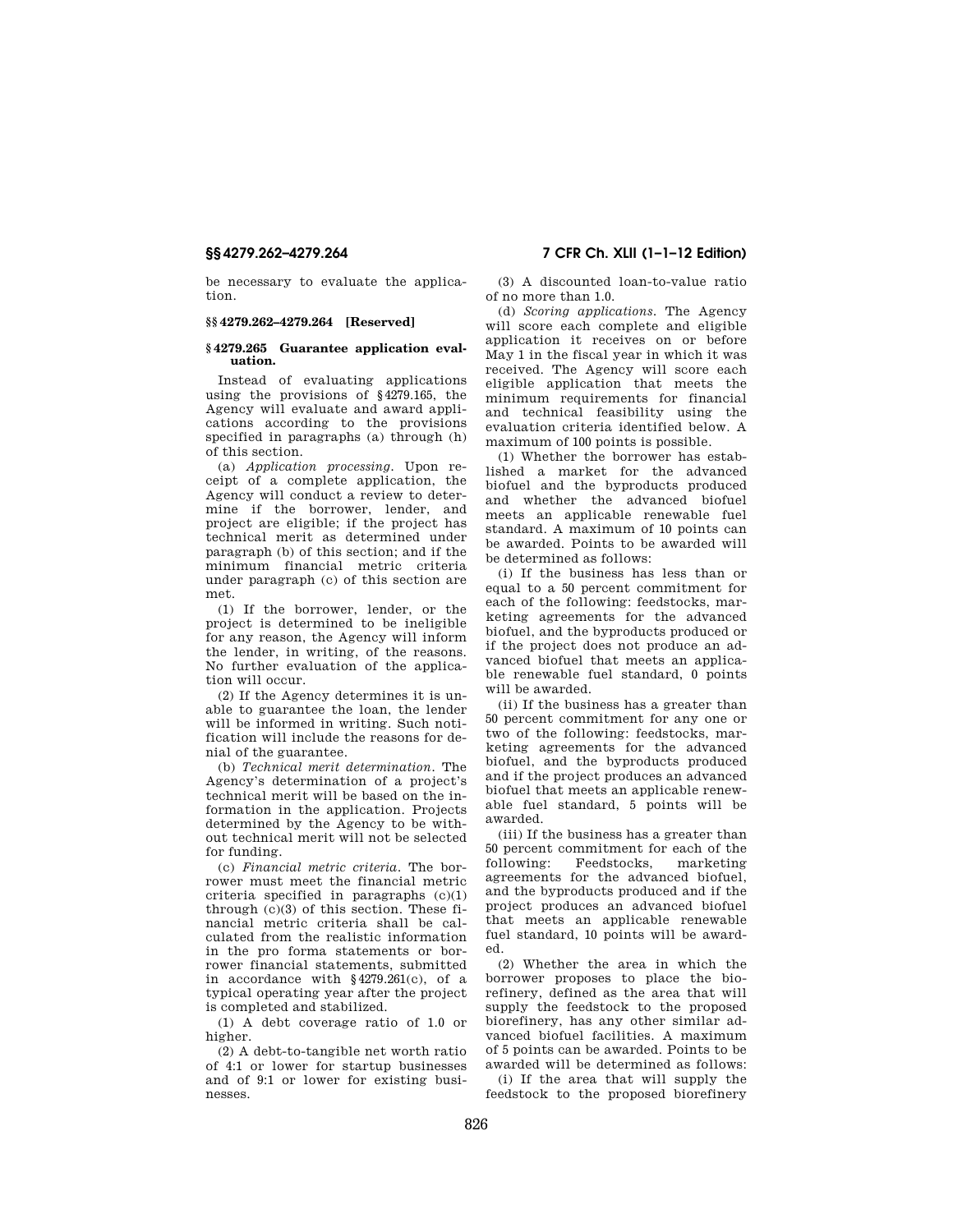does not have any other similar advanced biofuel biorefineries, 5 points will be awarded.

(ii) If there are other similar advanced biofuel biorefineries located within the area that will supply the feedstock to the proposed biorefinery, 0 points will be awarded.

(3) Whether the borrower is proposing to use a feedstock not previously used in the production of advanced biofuels. A maximum of 15 points can be awarded. Points to be awarded will be determined as follows:

(i) If the borrower proposes to use a feedstock previously used in the production of advanced biofuels in a commercial facility, 0 points will be awarded.

(ii) If the borrower proposes to use a feedstock not previously used in production of advanced biofuels in a commercial facility, 15 points will be awarded.

(4) Whether the borrower is proposing to work with producer associations or cooperatives. A maximum of 5 points can be awarded. Points to be awarded will be determined as follows:

(i) Five (5) points will be awarded if any one of the three conditions specified in paragraphs  $(d)(4)(i)(A)$  through  $(d)(4)(i)(C)$  of this section is met.

(A) At least 60 percent of the dollar value of feedstock to be used by the proposed biorefinery will be supplied by producer associations and cooperatives;

(B) At least 60 percent of the dollar value of the advanced biofuel to be produced by the proposed biorefinery will be sold to producer associations and cooperatives; or

(C) At least 60 percent of the dollar value of the biobased products to be produced by the proposed biorefinery will be sold to producer associations and cooperatives.

(ii) Three (3) points will be awarded if any one of the three conditions specified in paragraphs  $(d)(4)(ii)(A)$  through  $(d)(4)(ii)(C)$  of this section is met.

(A) At least 30 percent of the dollar value of feedstock to be used by the proposed biorefinery will be supplied by producer associations and cooperatives;

(B) At least 30 percent of the dollar value of the advanced biofuel, or an ad-

vanced biofuel converted to electricity, to be produced by the proposed biorefinery will be sold to producer associations and cooperatives; or

(C) At least 30 percent of the dollar value of the biobased products to be produced by the proposed biorefinery will be sold to producer associations and cooperatives.

For example, consider a proposed biorefinery that will purchase \$1,000,000 of feedstock and produce \$5,000,000 worth of biofuel and \$2,000,000 worth of biobased products. In order to receive the 5 points under this criterion, at least \$600,000 worth of feedstock purchases must be from producer associations or cooperatives, at least \$3,000,000 worth of biofuel must be sold to producer associations or cooperatives, or at least \$1,200,000 worth of biobased products must be sold to producer associations or cooperatives.

(5) The level of financial participation by the borrower, including support from non-Federal government sources and private sources. Other direct Federal funding (*i.e.,* direct loans and grants) will not be considered as part of the borrower's equity participation. A maximum of 15 points can be awarded. Points to be awarded will be determined as follows:

(i) If the borrower's equity plus other resources results in a debt-to-tangible net worth ratio equal to or less than 3 to 1, but greater than 2.5 to 1, 8 points will be awarded.

(ii) If the borrower's equity plus other resources results in a debt-totangible net worth ratio equal to or less than 2.5 to 1, 15 points will be awarded.

(iii) If a project uses other Federal direct funding, 10 points will be deducted.

(6) Whether the borrower has established that the adoption of the process proposed in the application will have a positive effect on three impact areas: resource conservation (e.g., water, soil, forest), public health (e.g., potable water, air quality), and the environment (e.g., compliance with an applicable renewable fuel standard, greenhouse gases, emissions, particulate matter). A maximum of 10 points can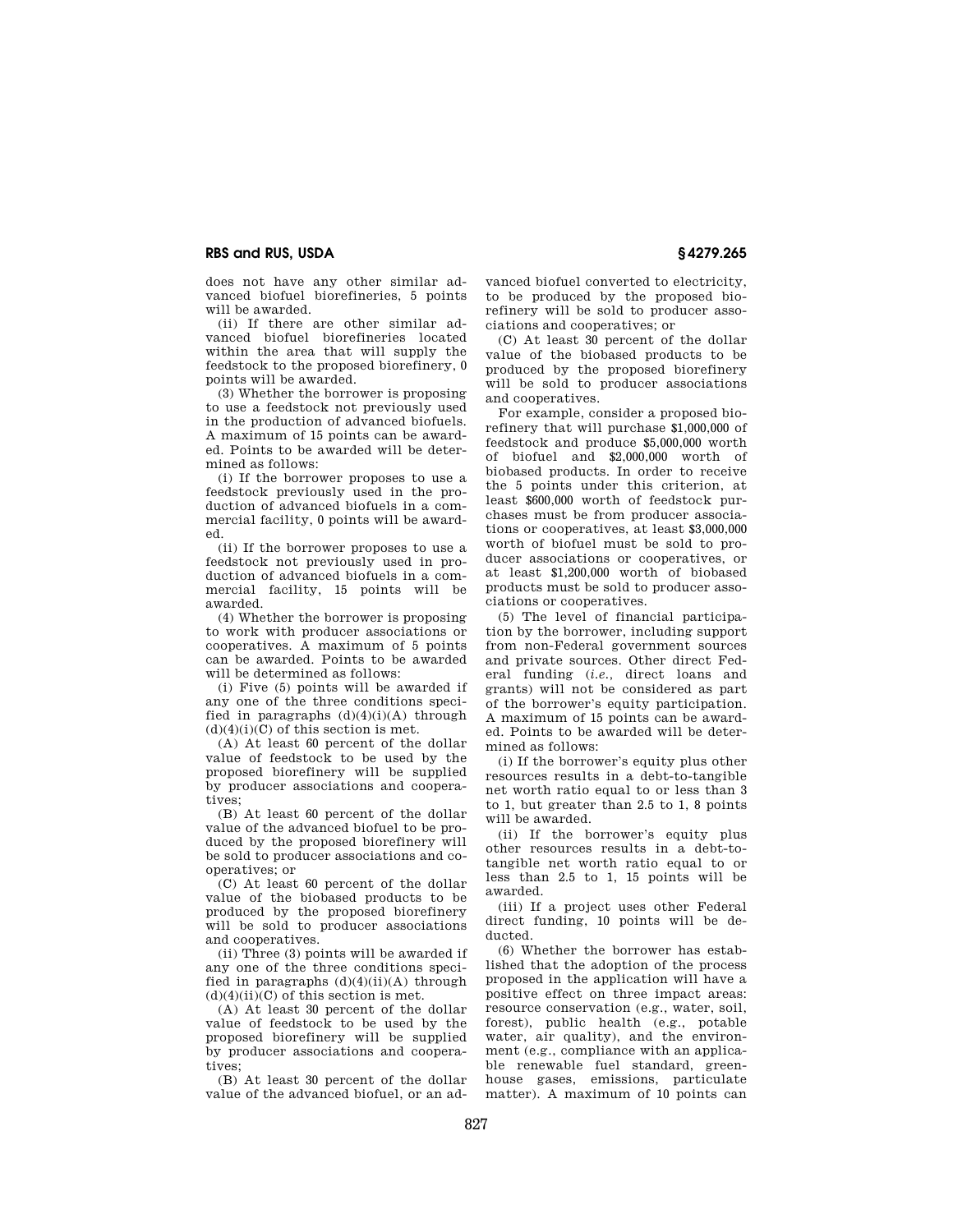**§ 4279.265 7 CFR Ch. XLII (1–1–12 Edition)** 

be awarded. Based on what the borrower has provided in either the application or the feasibility study, points to be awarded will be determined as follows:

(i) If process adoption will have a positive impact on any one of the three impact areas (resource conservation, public health, or the environment), 3 points will be awarded.

(ii) If process adoption will have a positive impact on two of the three impact areas, 6 points will be awarded.

(iii) If process adoption will have a positive impact on all three impact areas, 10 points will be awarded.

(iv) If the project proposes to use a feedstock that can be used for human or animal consumption as a feedstock, 5 points will be deducted from the score.

(7) Whether the borrower can establish that, if adopted, the biofuels production technology proposed in the application will not have any economically significant negative impacts on existing manufacturing plants or other facilities that use similar feedstocks. A maximum of 10 points can be awarded. Points to be awarded will be determined as follows:

(i) If the borrower has not established, through an independent third party feasibility study, that the biofuels production technology proposed in the application, if adopted, will not have any economically significant negative impacts on existing manufacturing plants or other facilities that use similar feedstocks, 0 points will be awarded.

(ii) If the borrower has established, through an independent third party feasibility study, that the biofuels production technology proposed in the application, if adopted, will not have any economically significant negative impacts on existing manufacturing plants or other facilities that use similar feedstocks, 10 points will be awarded.

(iii) If the feedstock is wood pellets, no points will be awarded under this criterion.

(8) The potential for rural economic development. If the project is located in a rural area and the business creates jobs with an average wage that exceeds the County median household wages

where the biorefinery will be located, 10 points will be awarded.

(9) The level of local ownership of the biorefinery proposed in the application. A maximum of 5 points can be awarded. Points to be awarded will be determined as follows:

(i) If local owners have an ownership interest in the biorefinery of more than 20 percent but less than or equal to 50 percent, 3 points will be awarded.

(ii) If local owners have an ownership interest in the biorefinery of more than 50 percent, 5 points will be awarded.

(10) Whether the project can be replicated. A maximum of 10 points can be awarded. Points to be awarded will be determined as follows:

(i) If the project can be commercially replicated regionally (e.g., Northeast, Southwest, etc.), 5 points will be awarded.

(ii) If the project can be commercially replicated nationally, 10 points will be awarded.

(11) If the project uses a particular technology, system, or process that is not currently operating in the advanced biofuel market as of October 1 of the fiscal year for which the funding is available, 5 points will be awarded.

(12) The Administrator can award up to a maximum of 10 bonus points to applications that promote partnerships and other activities that assist in the development of new and emerging technologies for the development of advanced biofuels so as to increase the energy independence of the United States; promote resource conservation, public health, and the environment; diversify markets for agricultural and forestry products and agriculture waste material; and create jobs and enhance the economic development of the rural economy. These partnerships and other activities will be identified in a FEDERAL REGISTER notice each fiscal year. However, the Administrator's bonus points may not raise an applicant's score to more than 100 points.

(e) *Ranking of applications.* The Agency will rank all scored applications to create a priority list of scored applications for the program. Unless otherwise specified in a notice published in the FEDERAL REGISTER, the Agency will rank applications by approximately January 31 for complete and eligible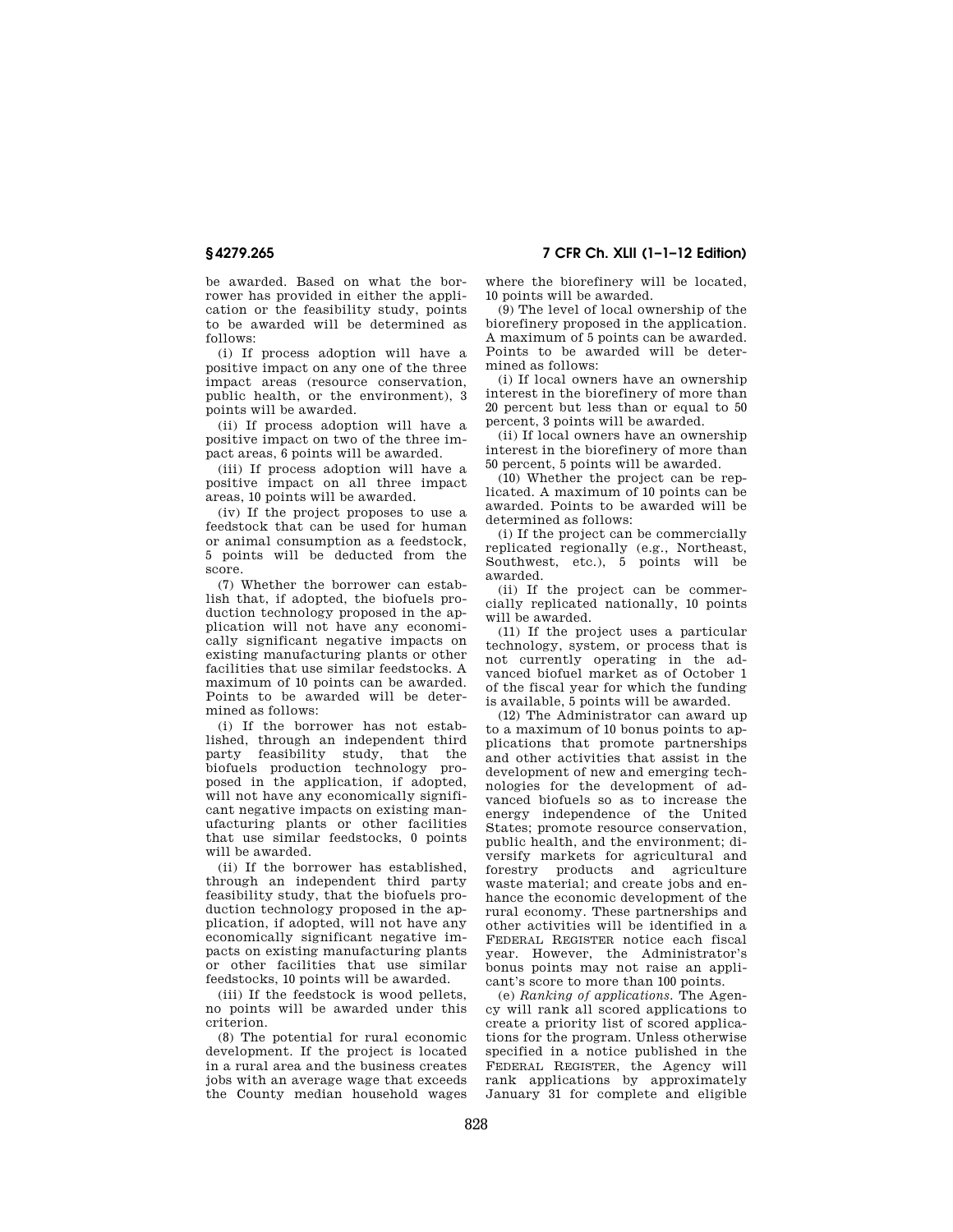applications received on or before November 1 and by approximately July 31 for complete and eligible applications received on or before May 1.

(1) All applications received on or before November 1 and May 1 will be ranked by the Agency and will be competed against the other applications received on or before such date. All applications that are ranked will be considered for selection for funding for that application cycle.

(2) When an application scored in first set of applications is carried forward into the second set of applications, it will be competed against all of the applications in the second set using its score from the first set of applications.

(f) *Selection of applications for funding.*  Using the priority list created under paragraph (e) of this section, the Agency will select applications for funding based on the criteria specified in paragraphs  $(f)(1)$  through  $(f)(3)$  of this section. The Agency will notify, in writing, lenders whose applications have been selected for funding.

(1) *Ranking.* The Agency will consider the score an application has received compared to the scores of other applications in the priority list, with higher scoring applications receiving first consideration for funding. A minimum score of 55 points is required in order to be considered for a guarantee.

(2) *Availability of budgetary authority.*  The Agency will consider the size of the request relative to the budgetary authority that remains available to the program during the fiscal year.

(i) If there is insufficient budgetary authority during a particular funding period to select a higher scoring application, the Agency may elect to select the next highest scoring application for further processing. Before this occurs, the Agency will provide the borrower of the higher scoring application the opportunity to reduce the amount of its request to the amount of budgetary authority available. If the borrower agrees to lower its request, it must certify that the purposes of the project can be met, and the Agency must determine the project is financially feasible at the lower amount.

(ii) If the amount of funding required is greater than 25 percent of the pro-

gram's outstanding budgetary authority, the Agency may elect to select the next highest scoring application for further processing, provided the higher scoring borrower is notified of this action and given an opportunity to revise their application and resubmit it for an amount less than or equal to 25 percent of the program's outstanding budgetary authority.

(3) *Availability of other funding sources.* If other financial assistance is needed for the project, the Agency will consider the availability of other funding sources. If the lender cannot demonstrate that funds from these sources are available at the time of selecting applications for funding or potential funding, the Agency may instead select the next highest scoring application for further processing ahead of the higher scoring application.

(g) *Ranked applications not funded.* A ranked application that is not funded in the application cycle in which it was submitted will be carried forward one additional application cycle, which may be in the next fiscal year. The Agency will notify the lender in writing. If an application has been selected for funding, but has not been funded because additional information is needed, the Agency will notify the lender of what information is needed, including a timeframe for the lender to provide the information. If the lender does not provide the information within the specified timeframe, the Agency will remove the application from further consideration and will so notify the lender.

(h) *Wage rates.* As a condition of receiving a loan guaranteed under this subpart, each borrower shall ensure that all laborers and mechanics employed by contractors or subcontractors in the performance of construction work financed in whole or in part with guaranteed loan funds under this subpart shall be paid wages at rates not less than those prevailing on similar construction in the locality as determined by the Secretary of Labor in accordance with sections 3141 through 3144, 3146, and 3147 of title 40, U.S.C. Awards under this subpart are further subject to the relevant regulations contained in title 29 of the Code of Federal **Regulations**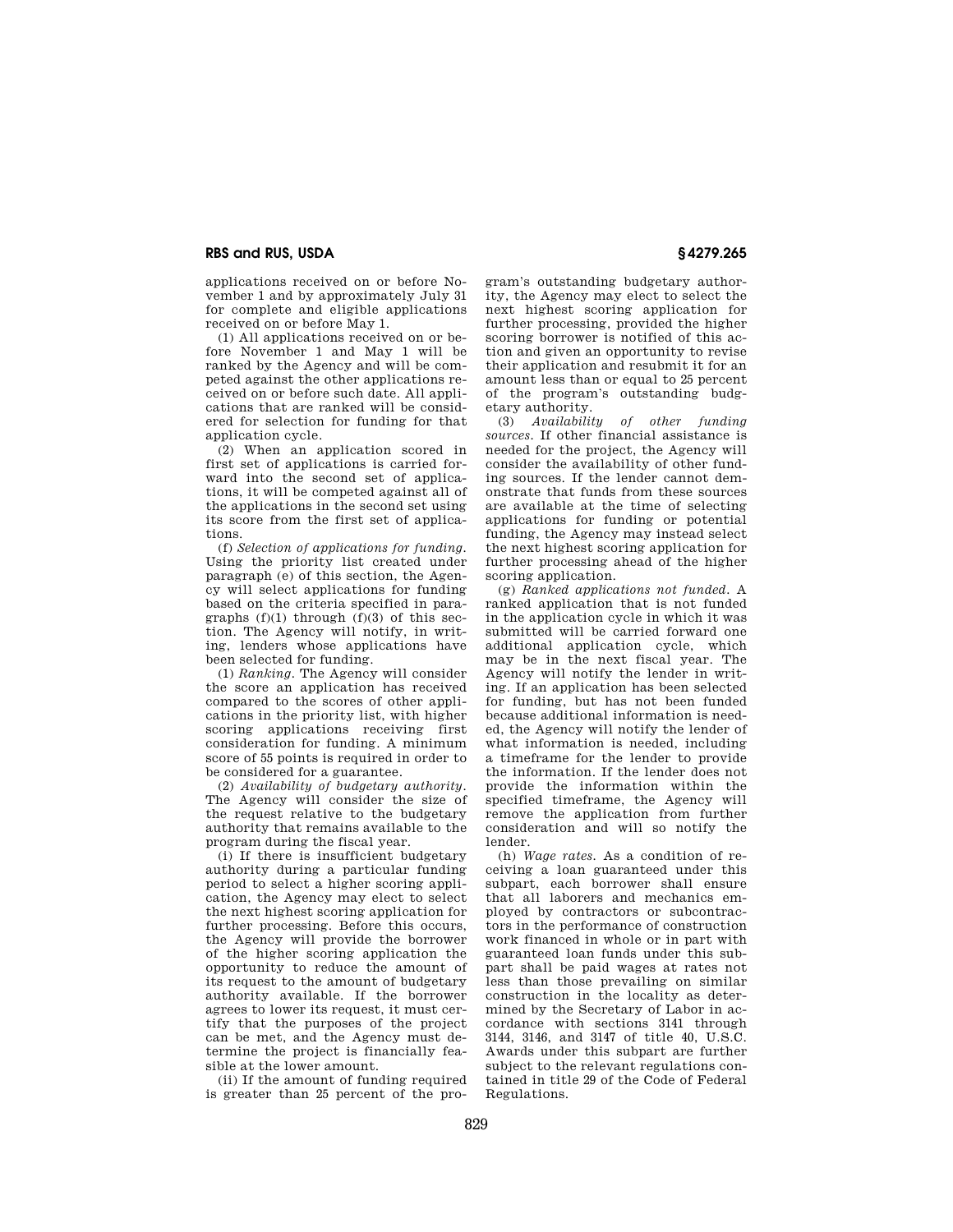#### **§§ 4279.266–4279.278 [Reserved]**

#### **§ 4279.279 Domestic lamb industry adjustment assistance program.**

The provisions of §4279.175 do not apply to this subpart.

## **§ 4279.280 Changes in borrowers.**

All changes in borrowers must be in accordance with §4279.180, but the eligibility requirements of this program apply.

## **§ 4279.281 Conditions precedent to issuance of loan note guarantee.**

The loan note guarantee will not be issued until the lender certifies to the conditions identified in §4279.181(a) through (o) of subpart B of this part and paragraphs (a) through (h) of this section. If the lender is unable to provide any of the certifications required under this section, the lender must provide an explanation satisfactory to the Agency as to why the lender is unable to provide the certification. The lender can request the guarantee prior to construction, but must still certify to all conditions in this section.

(a) For loans exceeding \$150,000, the lender has certified its compliance with the Anti-Lobby Act (18 U.S.C. 1913). Also, if any funds have been, or will be, paid to any person for influencing or attempting to influence an officer or employee of any agency, a Member of Congress, an officer or employee of Congress, or an employee of a Member of Congress in connection with this commitment providing for the United States to guarantee a loan, the lender shall completely disclose such lobbying activities in accordance with 31 U.S.C. 1352.

(b) Where applicable, the lender must certify that the borrower has obtained:

(1) A legal opinion relative to the title to rights-of-way and easements. Lenders are responsible for ensuring that borrowers have obtained valid, continuous, and adequate rights-of-way and easements needed for the construction, operation and maintenance of a facility.

(2) A title opinion or title insurance showing ownership of the land and all mortgages or other lien defects, restrictions, or encumbrances, if any. It is the responsibility of the lender to

# **§§ 4279.266–4279.278 7 CFR Ch. XLII (1–1–12 Edition)**

ensure that the borrower has obtained and recorded such releases, consents, or subordinations to such property rights from holders of outstanding liens or other instruments as may be necessary for the construction, operation and maintenance of the facility and to provide the required security. For example, when a site is for major structures for utility-type facilities (such as a gas distribution system) and the lender and borrower are able to obtain only a right-of-way or easement on such site rather than a fee simple title, such a title opinion must be provided.

(c) The minimum financial criteria, including those financial criteria contained in the Conditional Commitment, have been maintained through the issuance of the loan note guarantee. Failure to maintain these financial criteria shall result in an ineligible application.

(d) Each borrower shall certify to the lender that all laborers and mechanics employed by contractors or subcontractors in the performance of construction work financed in whole or in part with guaranteed loan funds under this subpart shall be paid wages at rates not less than those prevailing on similar construction in the locality as determined by the Secretary of Labor in accordance with sections 3141 through 3144, 3146, and 3147 of title 40 U.S.C. Awards under this subpart are further subject to the relevant regulations contained in title 29 of the Code of Federal Regulations.

(e) The lender certifies that it has reviewed all contract documents and verified compliance with Sections 3141 through 3144, 3146, and 3147 of title 40 U.S.C., and title 29 of the Code of Federal Regulations. The lender will certify that the same process will be completed for all future contracts and any changes to existing contracts.

(f) The lender certifies that the proposed facility complies with all Federal, State, and local laws and regulatory rules that are in existence and that affect the project, the borrower, or lender activities.

(g) The lender will notify the Agency in writing whenever there has been a change in the classification of a loan within 15 calendar days of such change.